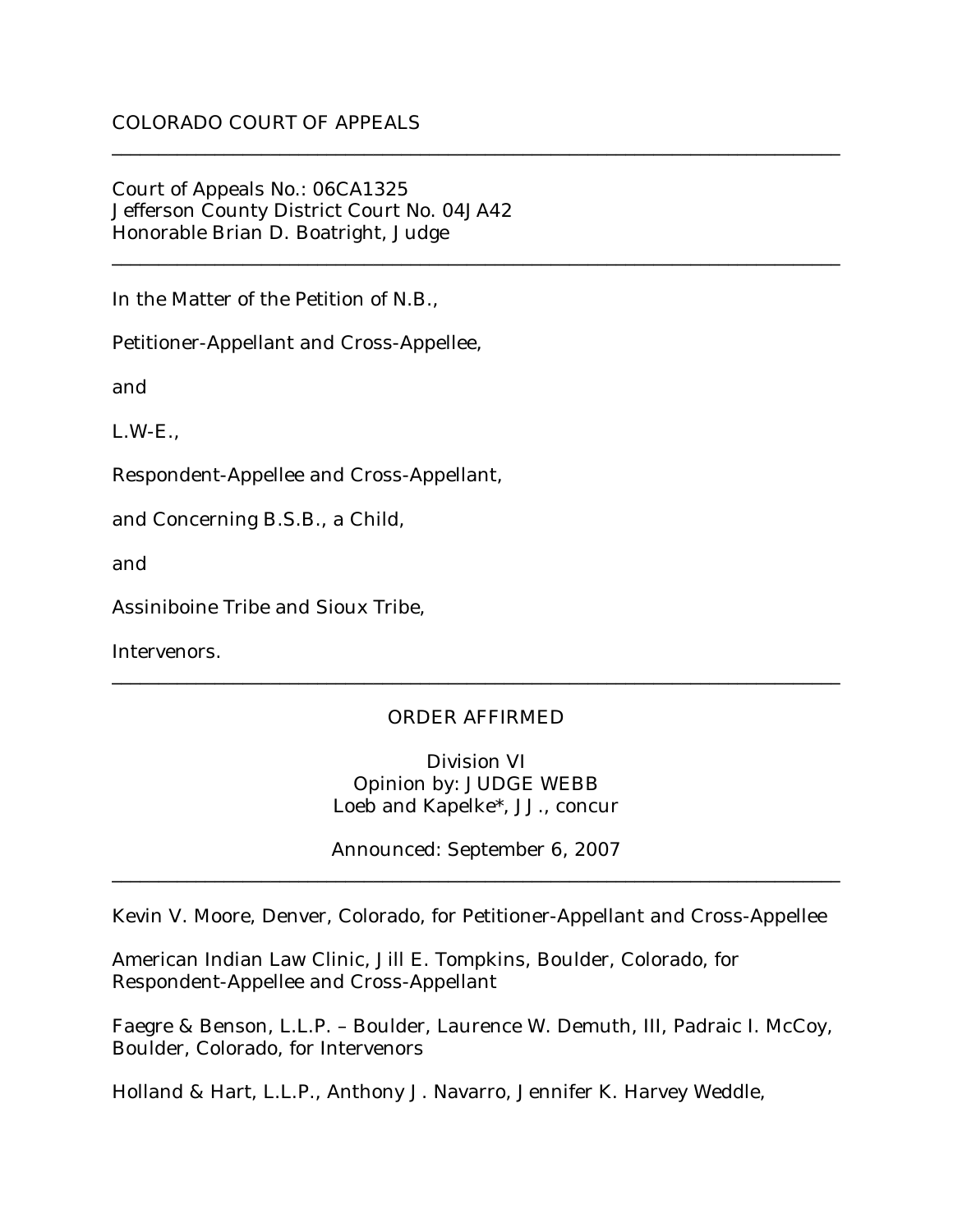Denver, Colorado, for Amicus Curiae Colorado Indian Bar Association Monte Mills, Ignacio, Colorado, for Amicus Curiae Southern Ute Indian Tribe Peter Ortego, Towaoc, Colorado, for Amicus Curiae Ute Mountain Ute Tribe

\*Sitting by assignment of the Chief Justice under provisions of Colo. Const. art. VI, § 5(3), and § 24-51-1105, C.R.S. 2006.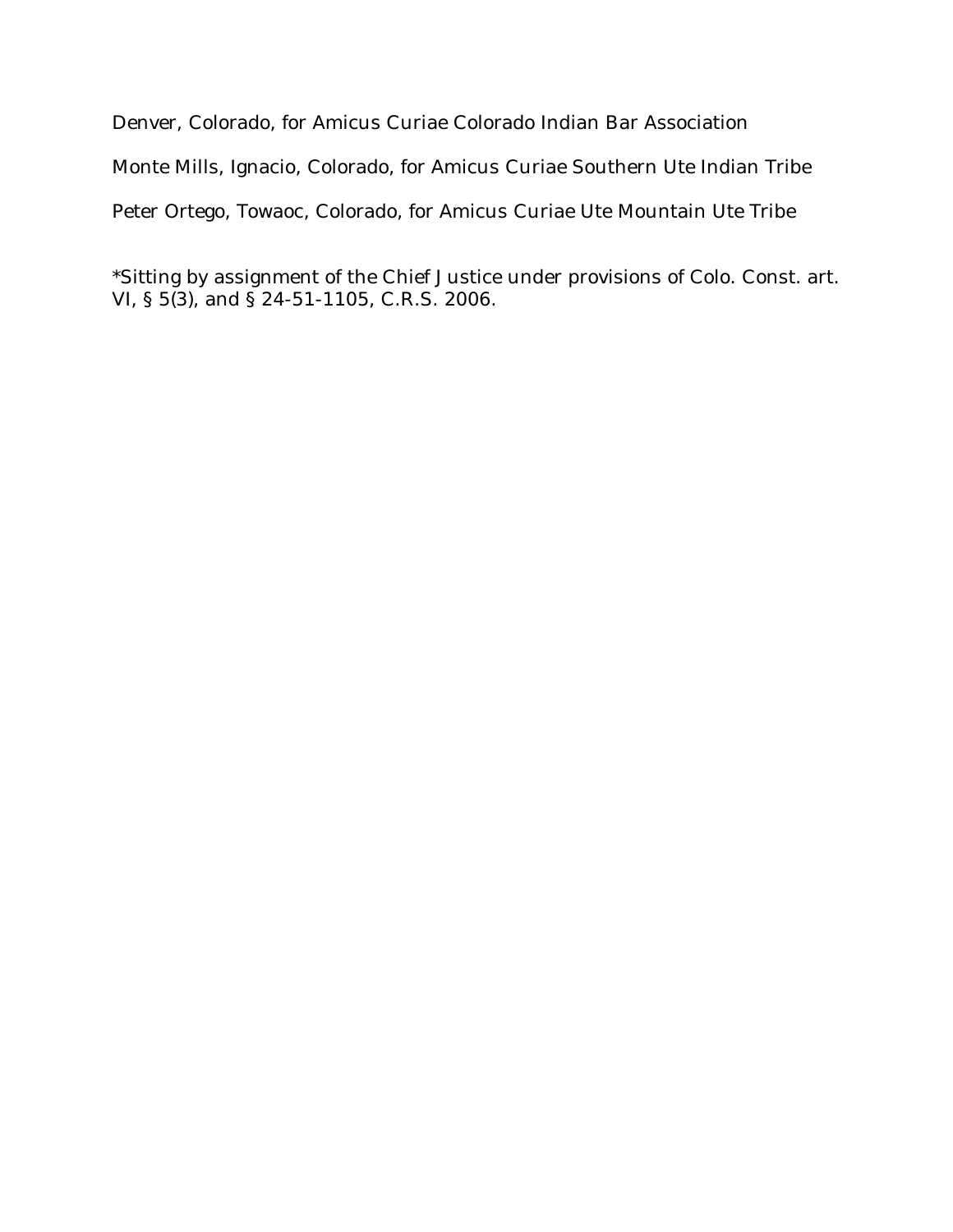In this stepparent adoption proceeding, N.B. (stepmother) appeals the order dismissing her petition to adopt B.S.B. (the child), who is an Indian child. We agree with the trial court that her petition fails because she did not prove that active efforts were made to prevent the breakup of the Indian family, a requirement to terminate parental rights under the Indian Child Welfare Act of 1978, 25 U.S.C. §§ 1901 to 1963 (2001)(ICWA). Therefore, we affirm. Based on our affirmance, we need not address the merits of the cross-appeal of L.W-E. (mother).

I. Factual and Procedural Background

In 1998, the child was born to mother and Z.B. (father). The child has been in father's primary care since birth. Mother and father have not lived together since 1999.

In May 2001, mother moved out of state. She saw the child only three times over the next three years and offered father no child support. The child believed that stepmother was his biological mother and saw mother as a stranger. Neither stepmother nor father corrected this belief.

Stepmother petitioned to terminate mother's parental rights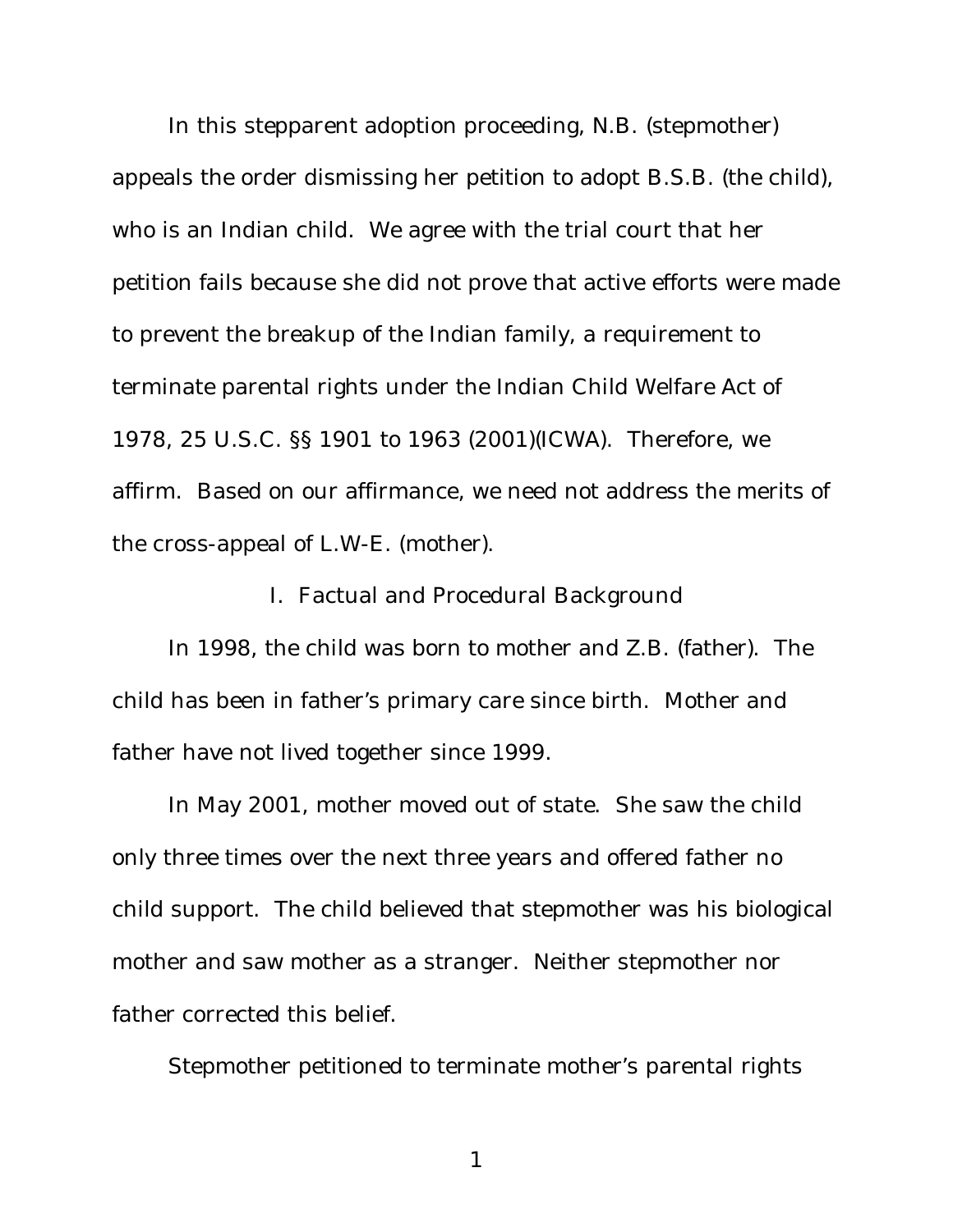and to adopt the child on the grounds that mother had abandoned him and not paid child support for more than one year.

The Assiniboine and Sioux Tribes of the Fort Peck Reservation (the tribe) intervened below because of mother's enrollment in the tribe. Mother enrolled the child in the tribe eight months after the petition was filed. His status as an "Indian child" for the purposes of the ICWA is undisputed. *See* 25 U.S.C. § 1903(4) (2001). A prior judge held that the ICWA applied to this stepparent adoption proceeding.

After hearing testimony from mother, stepmother, father, and experts for both sides, the trial court found beyond a reasonable doubt that mother had not provided reasonable support for and had abandoned the child for at least one year before the petition was filed. *See* § 19-5-203(1)(d)(II), C.R.S. 2006.

The court rejected the existing Indian family exception to application of the ICWA and held that the ICWA was constitutional, using a rational basis test.

Applying the ICWA, the court found beyond a reasonable doubt that continued custody of the child by mother would likely result in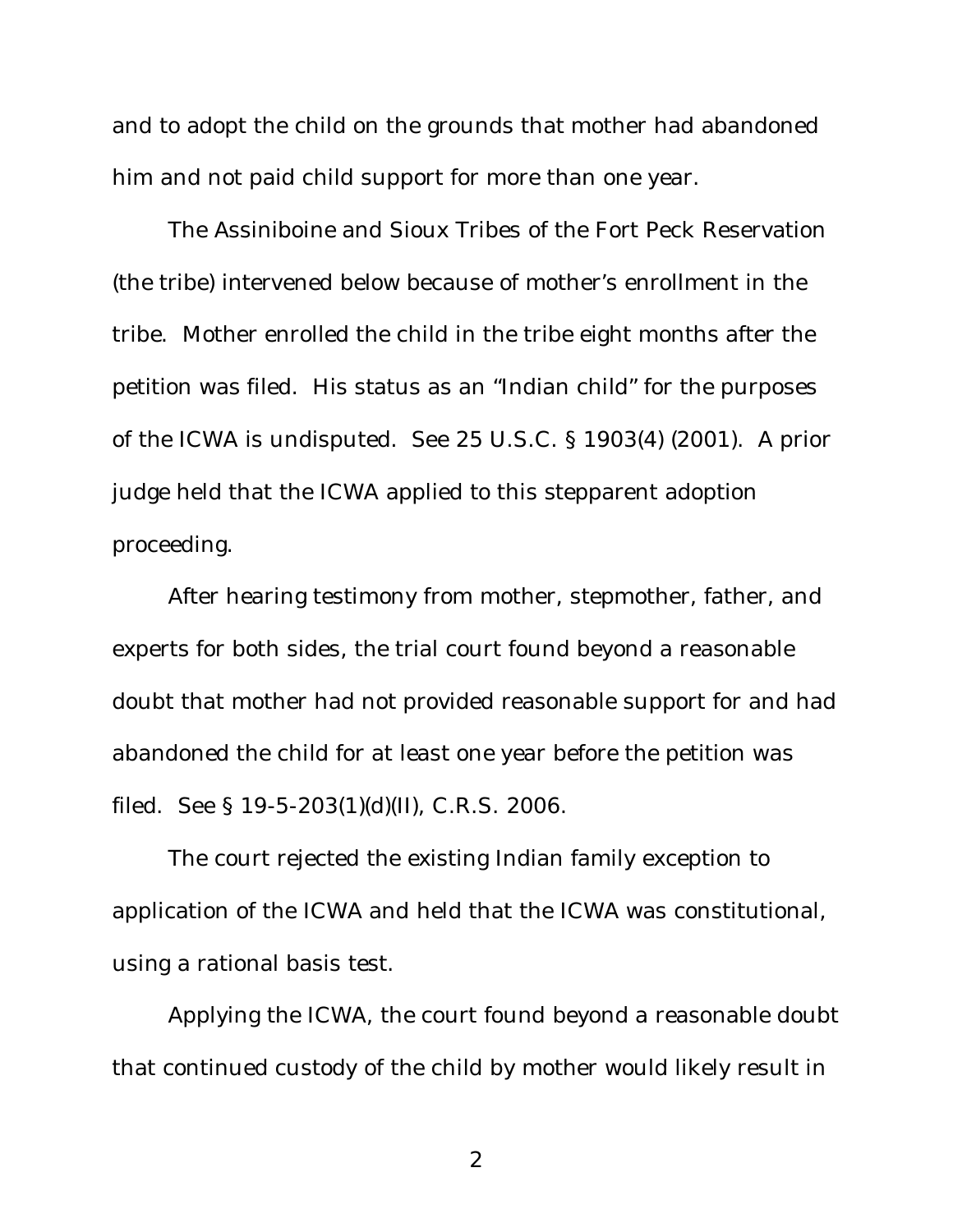serious emotional damage to him, but that stepmother had not shown that active efforts were made to provide remedial services or rehabilitative programs to prevent the breakup of the Indian family. Because stepmother failed to establish such active efforts, the court denied her petition.

### II. Introduction

Stepmother contends the ICWA does not apply to stepparent adoption proceedings; the existing Indian family exception should bar the ICWA's application in cases where the child has never lived in an Indian home and participated in Indian culture; the ICWA is unconstitutional; and requiring her, as a private petitioner, to make active efforts to prevent the breakup of the Indian family under 25 U.S.C. § 1912(d) (2001) is unreasonable.

These are issues of federal law that have not been decided by either the United States Supreme Court or any Colorado appellate court. However, they have been resolved in several other states. We reject each of stepmother's arguments based on the majority view among those courts.

The trial court's interpretation of the ICWA is a question of law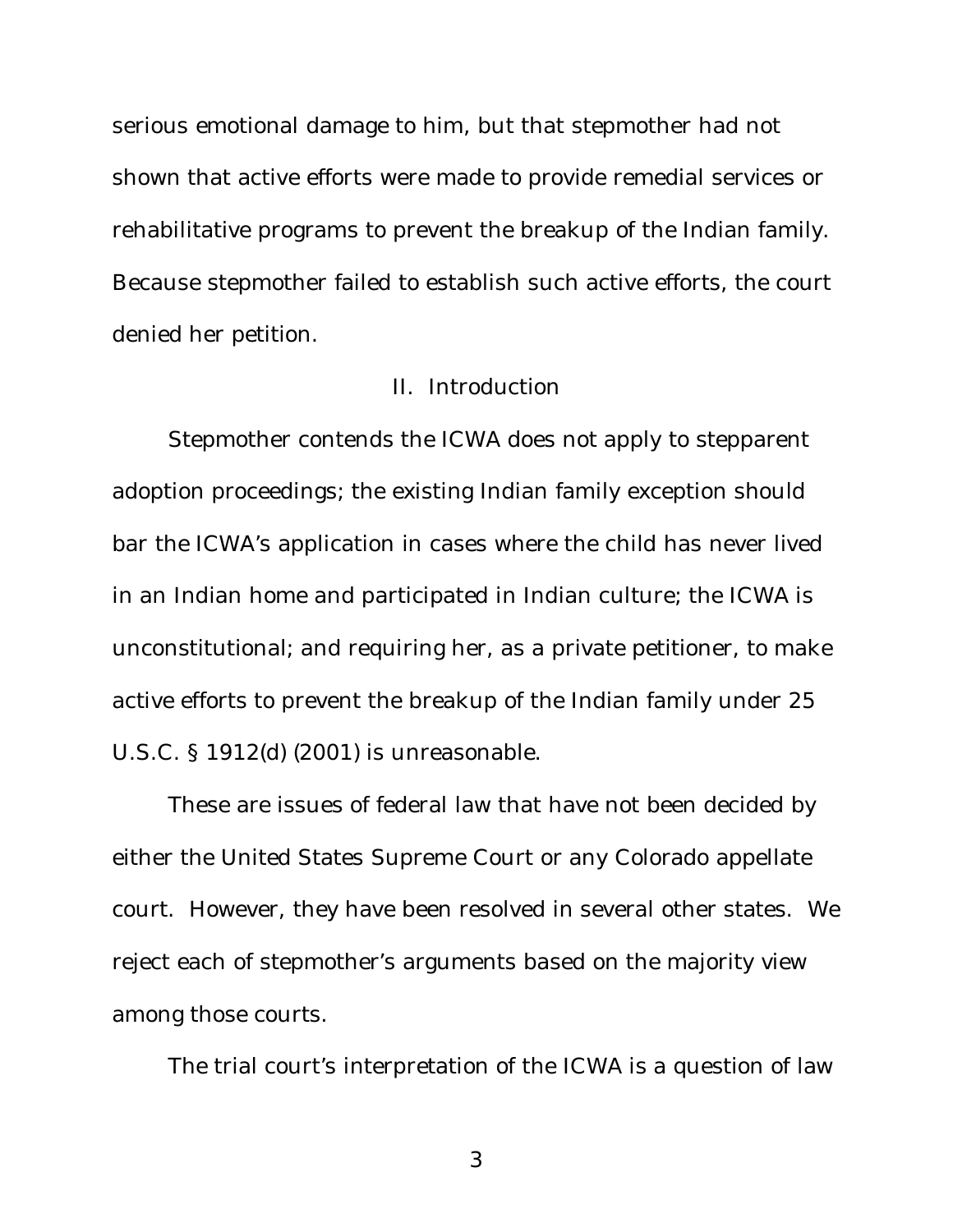that we review de novo. *See Elrick v. Merrill*, 10 P.3d 689, 969 (Colo. App. 2000). When interpreting a statute, our objective is to effectuate congressional intent and purpose. We read the statute as a whole, giving sensible effect to all its parts whenever possible. If the statutory language is clear, we apply the plain and ordinary meaning, unless the result would be absurd or unreasonable. *Tate v. Colo. Dep't of Revenue*, 155 P.3d 643, 647 (Colo. App. 2007).

In the exercise of its exclusive constitutional authority over Indian affairs, Congress enacted the ICWA, which established minimum standards for the removal of Indian children from their families. *B.H. v. People in Interest of X.H.*, 138 P.3d 299, 301-02 (Colo. 2006). The statute provides "there is no resource that is more vital to the continued existence and integrity of Indian tribes than their children." 25 U.S.C. § 1901(3) (2001). Its purpose is to promote stability and security of Indian tribes. 25 U.S.C. § 1902 (2001). It protects the tribal interest in Indian children by recognizing that the tribe has an interest in such children which is distinct from, but in parity with, the interests of the parents. *Mississippi Band of Choctaw Indians v. Holyfield*, 490 U.S. 30, 53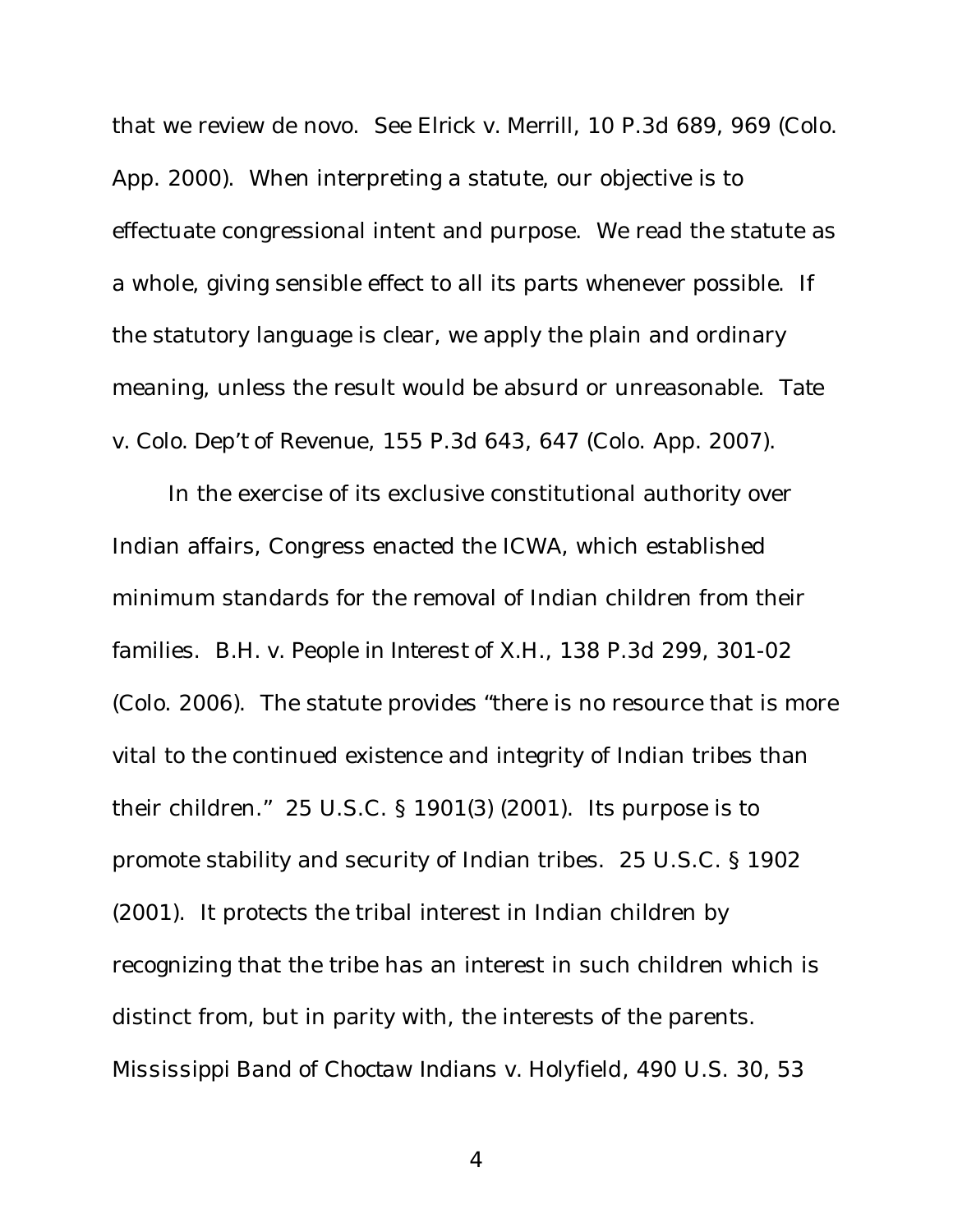(1989)(*Holyfield*); *B.H. v. People in Interest of X.H.*, 138 P.3d at 303.

III. Application of the ICWA in Stepparent Adoptions

Stepmother first contends the ICWA does not apply in stepparent adoptions or where a child will remain with one biological parent after the adoption. We consider and reject both contentions.

# A. Stepparent Adoptions

Courts in several states have concluded that the ICWA applies in stepparent adoption cases. *See In re Crystal K.*, 226 Cal. App. 3d 655, 662-66, 276 Cal. Rptr. 619, 622-26 (1990); *In re Adoption of R.L.A.*, 147 P.3d 306, 308-09 (Okla. Ct. App. 2006); *State in Interest of D.A.C.*, 933 P.2d 993, 997-1001 (Utah Ct. App. 1997). Other states have applied the ICWA to non-dependency, non-stepparent, adoption petitions. *D.J. v. P.C.*, 36 P.3d 663, 673 (Alaska 2001)(the ICWA applies to termination proceeding where the state is not the petitioning party); *A.B.M. v. M.H.*, 651 P.2d 1170, 1172-74 (Alaska 1982)(kinship adoption); *In re Baby Boy C.*, 27 A.D.3d 34, 41-43, 805 N.Y.S.2d 313, 318-27 (2005)(parent voluntarily placing child with adoptive family); *In re Baby Boy L.*, 103 P.3d 1099, 1103-07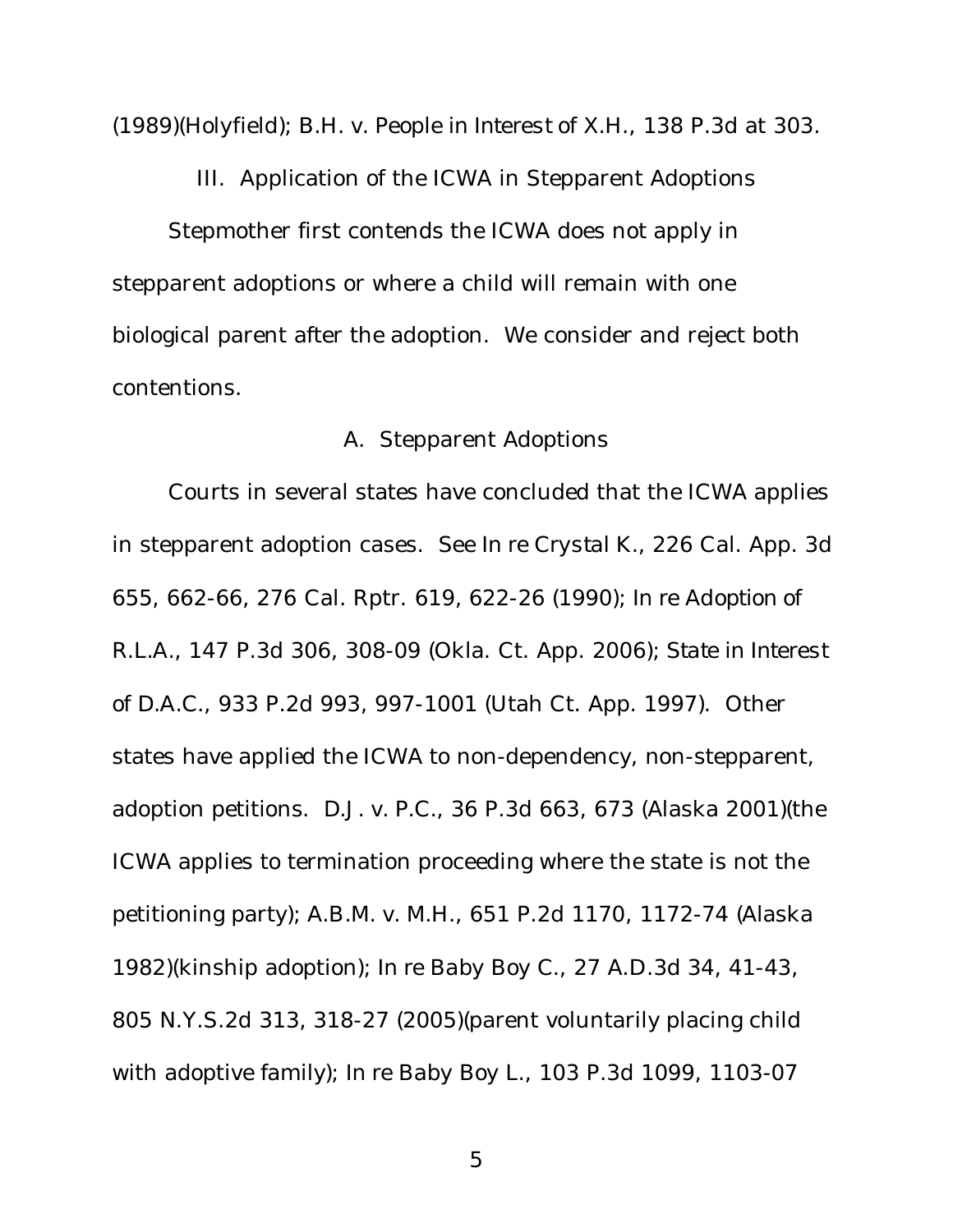(Okla. 2004)(same).

We are persuaded by these decisions and conclude that the ICWA applies to stepparent adoptions.

In so holding, we recognize that Congress enacted the ICWA to address rising concern over the consequences to Indian children and tribes of abusive state and county child welfare practices which separated many Indian children from their families and tribes through adoption by strangers. *See Holyfield*, 490 U.S. at 32. Nevertheless, the ICWA's plain language is not limited to action by a social services department. Under the ICWA, a "child custody proceeding" encompasses "any action resulting in the termination of the parent-child relationship" and "any action resulting in a final decree of adoption." 25 U.S.C. § 1903(1)(ii), (iv) (2001).

Here, had stepmother succeeded, mother's parental rights would have been terminated when the adoption decree issued. Thus, this proceeding is a "child custody proceeding" within the meaning of the ICWA. *See In re Crystal K.*, 226 Cal. App. 3d at 661- 66, 276 Cal. Rptr. at 622-25; *In re Adoption of R.L.A.*, 147 P.3d at 309.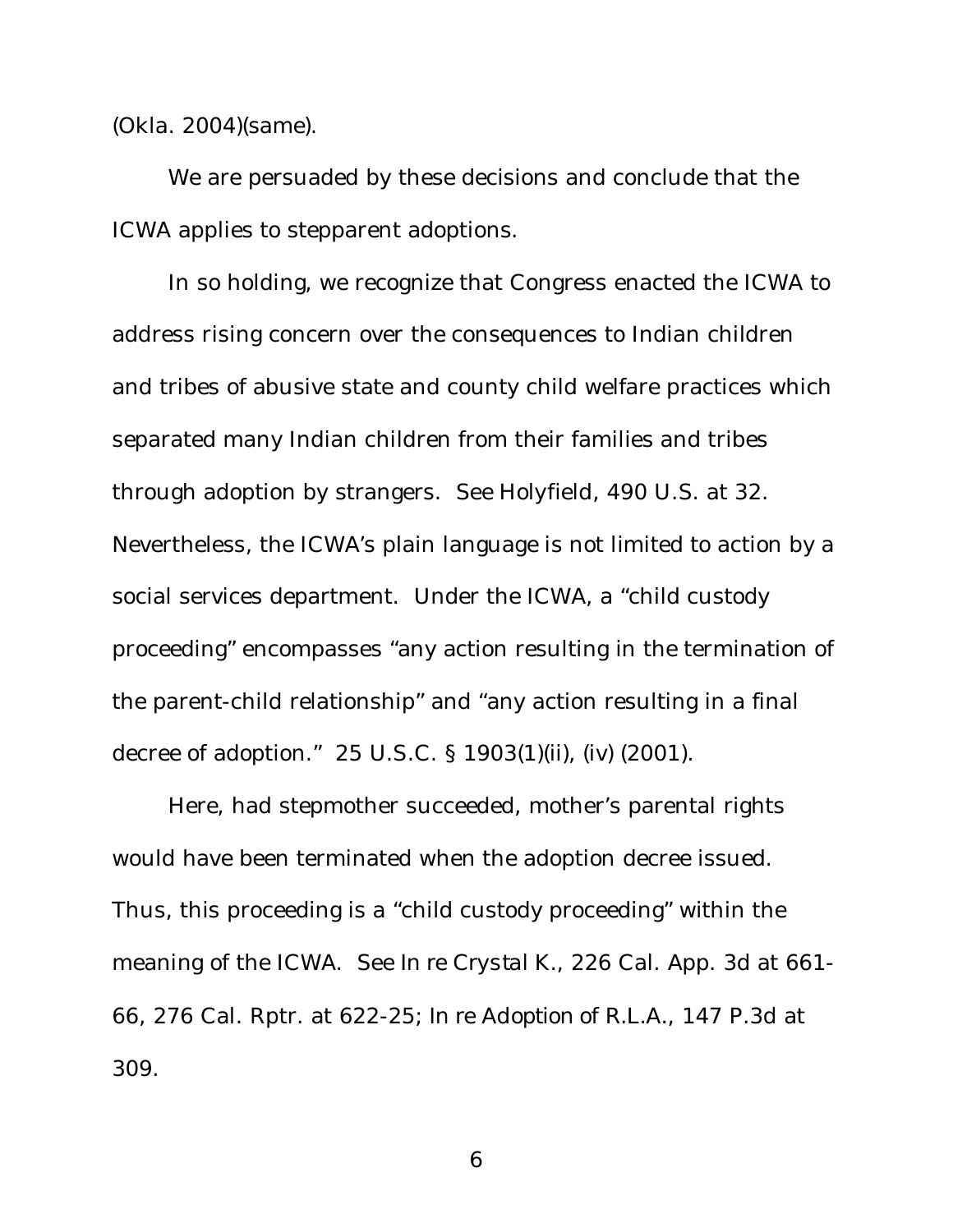Further, Congress excepted only dissolution and delinquency proceedings from this broad definition of a "child custody proceeding" under the ICWA. 25 U.S.C. § 1903(1) (2001); *In re Crystal K.*, 226 Cal. App. 3d at 662, 276 Cal. Rptr. at 622. Hence, we discern no congressional intent to exempt stepparent adoptions from the ICWA. *See In re Marriage of Chalat*, 112 P.3d 47, 57 (Colo. 2005)("when the legislature speaks with exactitude, we must construe the statute to mean that the inclusion or specification of a particular set of conditions necessarily excludes others" (quoting *Lunsford v. W. States Life Ins.*, 908 P.2d 79, 84 (Colo. 1985))); *Riley v. People*, 104 P.3d 218, 221 (Colo. 2004)(the presence of one exception is generally construed as excluding other exceptions).

We also recognize that the legislative history does not show that Congress discussed stepparent adoption when addressing the ICWA. But Congress is presumed to be aware of existing law. *See Colo. Water Conservation Bd. v. City of Central*, 125 P.3d 424, 434 (Colo. 2005).

Colorado has had a stepparent adoption statute since 1967. Colo. Sess. Laws 1967, ch. 443, §§ 22-4-6, 22-4-7 at 1018, § 1.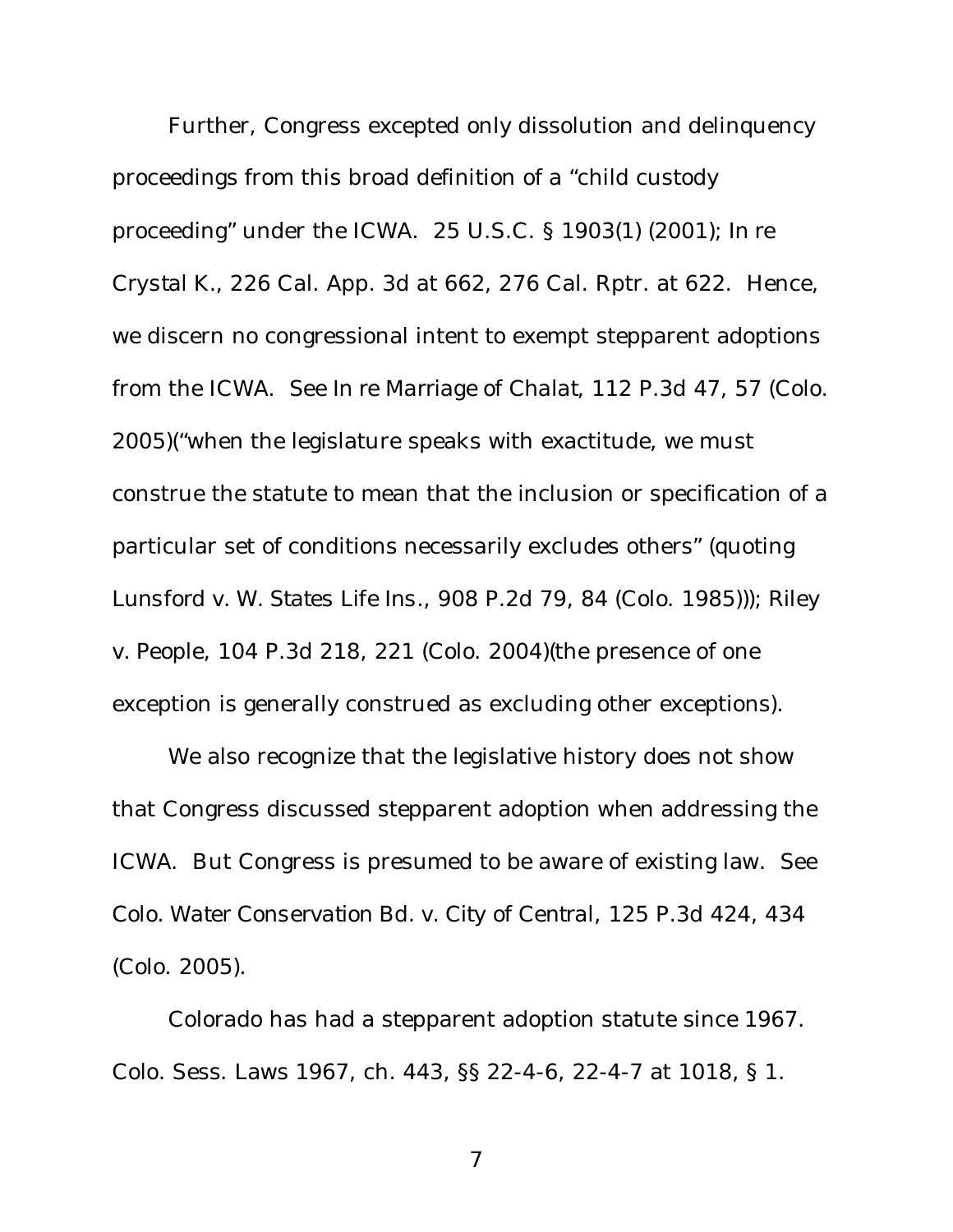Other state statutes allowing stepparent adoption also predated the ICWA. *See, e.g.*, Cal. Civ. Code §§ 224, 226.9 (1963); Idaho Code Ann. §§ 16-1504, 16-2005. (1963 & Supp. 1970); N.M. Stat. Ann. §§ 22-2-23, 22-2-26 (Supp. 1975); Okla. Stat. Ann. tit. 10 § 60.5-7 (1966); Tex. Fam. Code Ann. §§ 15.02, 16.03 (1975 & Supp. 1976). Cases addressing stepparent adoption date back to 1916. *See Buck v. Meyer*, 195 Mo. App. 287, 190 S.W. 997, 997-99 (1916); *Heath v. Cuppel*, 163 Wis. 62, 157 N.W. 527, 529 (1916).

Thus, because Congress was presumably aware of stepparent adoptions when it enacted the ICWA, we conclude that had it intended to exclude such proceedings, it would have done so.

Stepmother further argues that the ICWA does not apply here because a stepparent adoption is a voluntary proceeding when the state is not the petitioning party. However, the distinction between voluntary and involuntary proceedings depends on whether the parent whose parental rights are at issue concedes the termination, not on whether the state initiates the proceeding. *Compare* 25 U.S.C. § 1912 (2001)(involuntary termination of parental rights) *with* 25 U.S.C. § 1913 (2001)(voluntary termination of parental rights).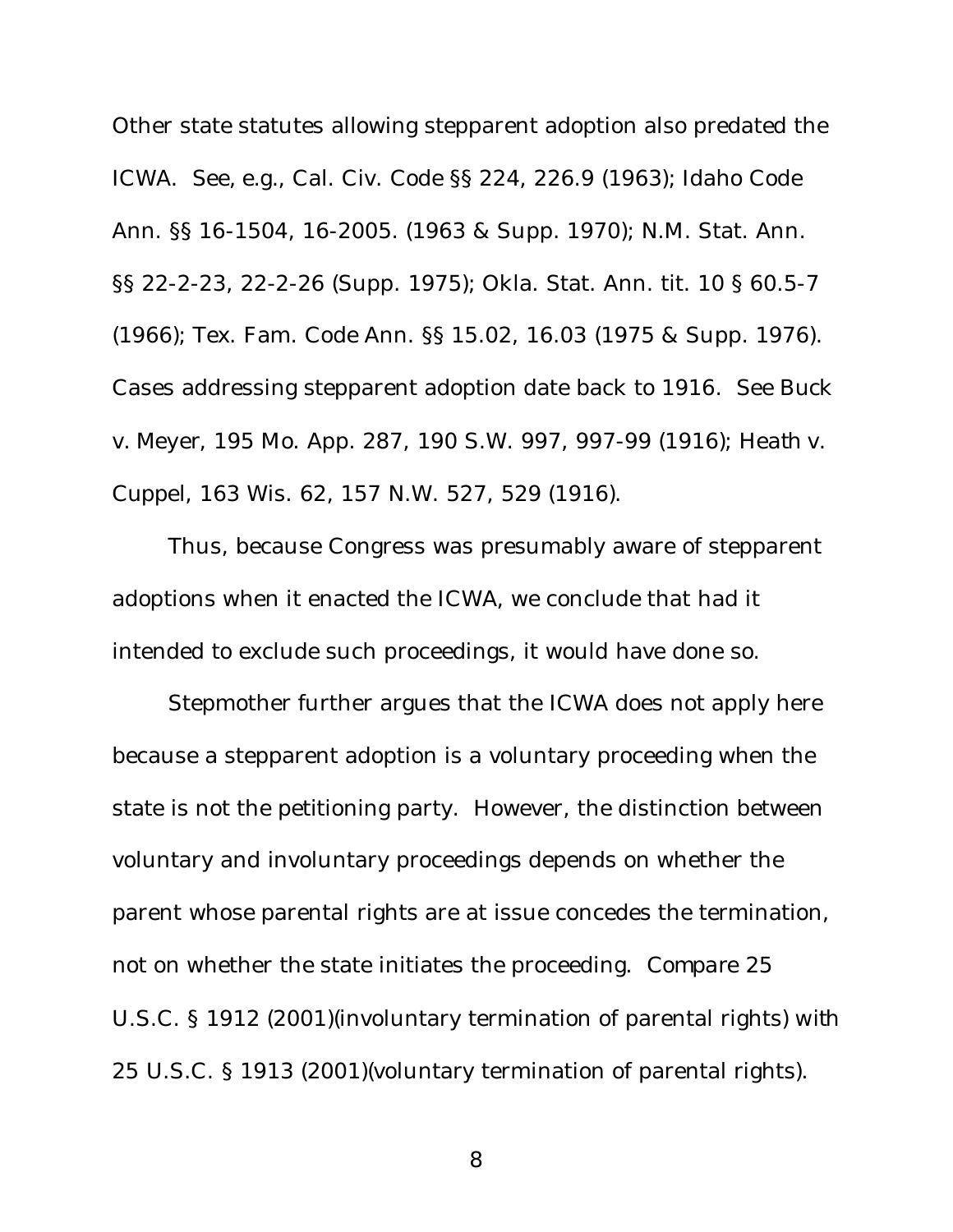Because mother does not so concede here, terminating her parental rights through adoption would be involuntary.

Stepmother's reliance on the statement in *People in Interest of S.R.M.*, 153 P.3d 438, 442 (Colo. App. 2006), that "[i]f the state sought neither foster care nor termination of parental rights, the ICWA would not apply" is misplaced. The division did not hold that the ICWA applies only if the state is the petitioning party. Rather, because the voluntary/involuntary distinction urged by stepmother was not at issue, the statement reflects only dictum. *See Z.J. Gifts D-2, L.L.C. v. City of Aurora*, 93 P.3d 633, 640 (Colo. App. 2004)(discussion not necessary to decision is dictum).

Accordingly, we conclude that Congress intended to include stepparent adoption proceedings in the ICWA.

B. Adoptions Where the Child Remains with One Biological Parent Stepmother also argues that the ICWA is inapplicable because the child will remain in father's custody. However, the ICWA does not except custody disputes within an extended family or draw distinctions based on who will be the post-adoption parents of the

Indian child. *A.B.M. v. M.H.*, 651 P.2d at 1173. A state court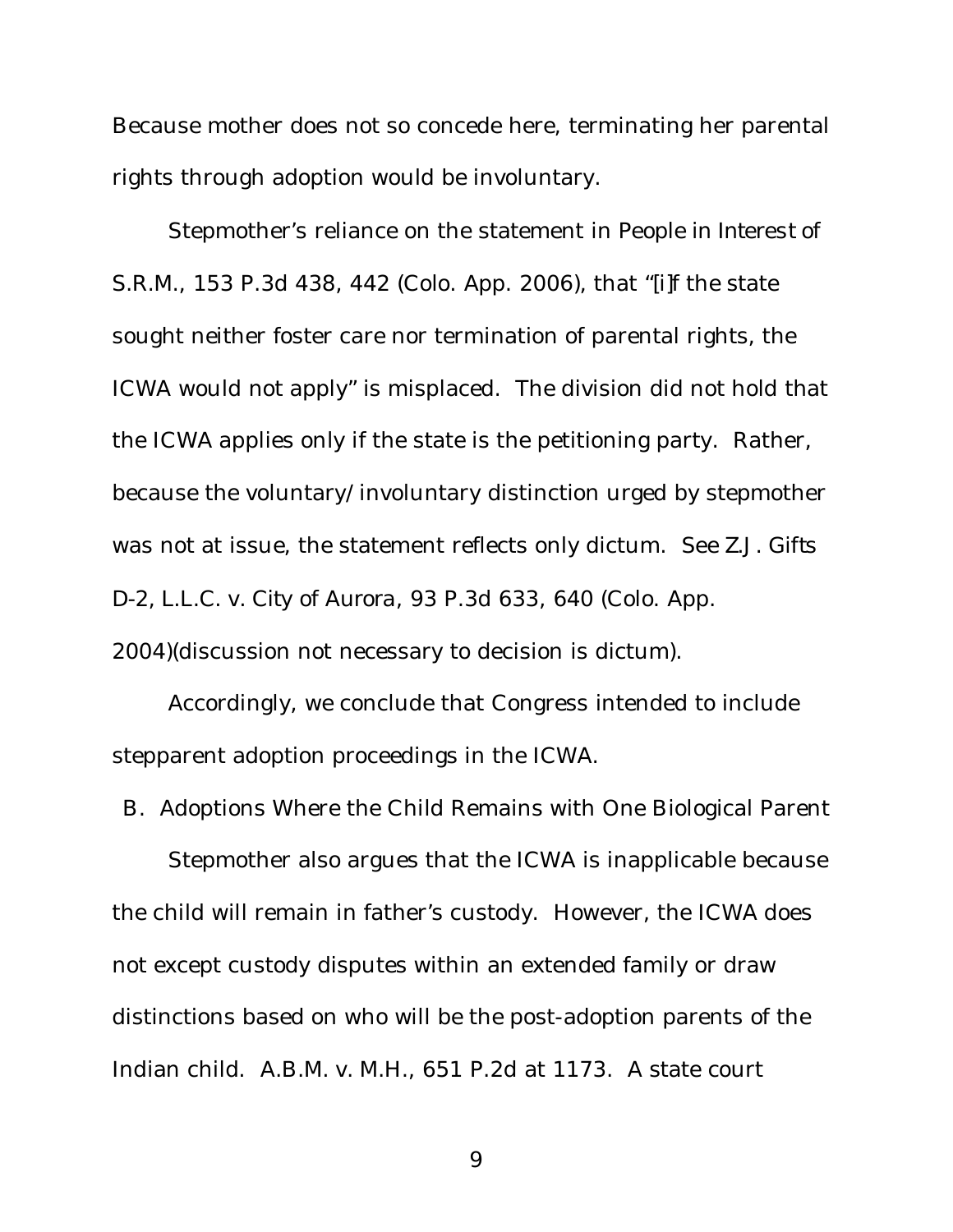should not create such an exception. *See People in Interest of C.M.*, 630 P.2d 593, 596 (Colo. 1981)(reading requirements into a statute would implicate this court in wholesale statutory revision, a matter within the legislature's sole province).

Here, although the child will not be removed from father, had stepmother's petition succeeded he would have been legally severed from mother. Because the ICWA protects mother's parental rights to the child, *see D.J. v. P.C.*, 36 P.3d at 670, whether he remains with father is irrelevant to its application.

We are also unpersuaded by stepmother's citation to 25 U.S.C.

§ 1915(b) (2001), the ICWA's placement preference provision, as

evidence that a child must be removed from both biological parents

for the statute to apply. That section mandates a preference for a

preadoptive placement, absent good cause to the contrary, to

(i) a member of the Indian child's extended family; (ii) a foster home licensed, approved, or specified by the Indian child's tribe; (iii) an Indian foster home licensed or approved by an authorized non-Indian licensing authority; or (iv) an institution for children approved by an Indian tribe or operated by an Indian organization which has a program suitable to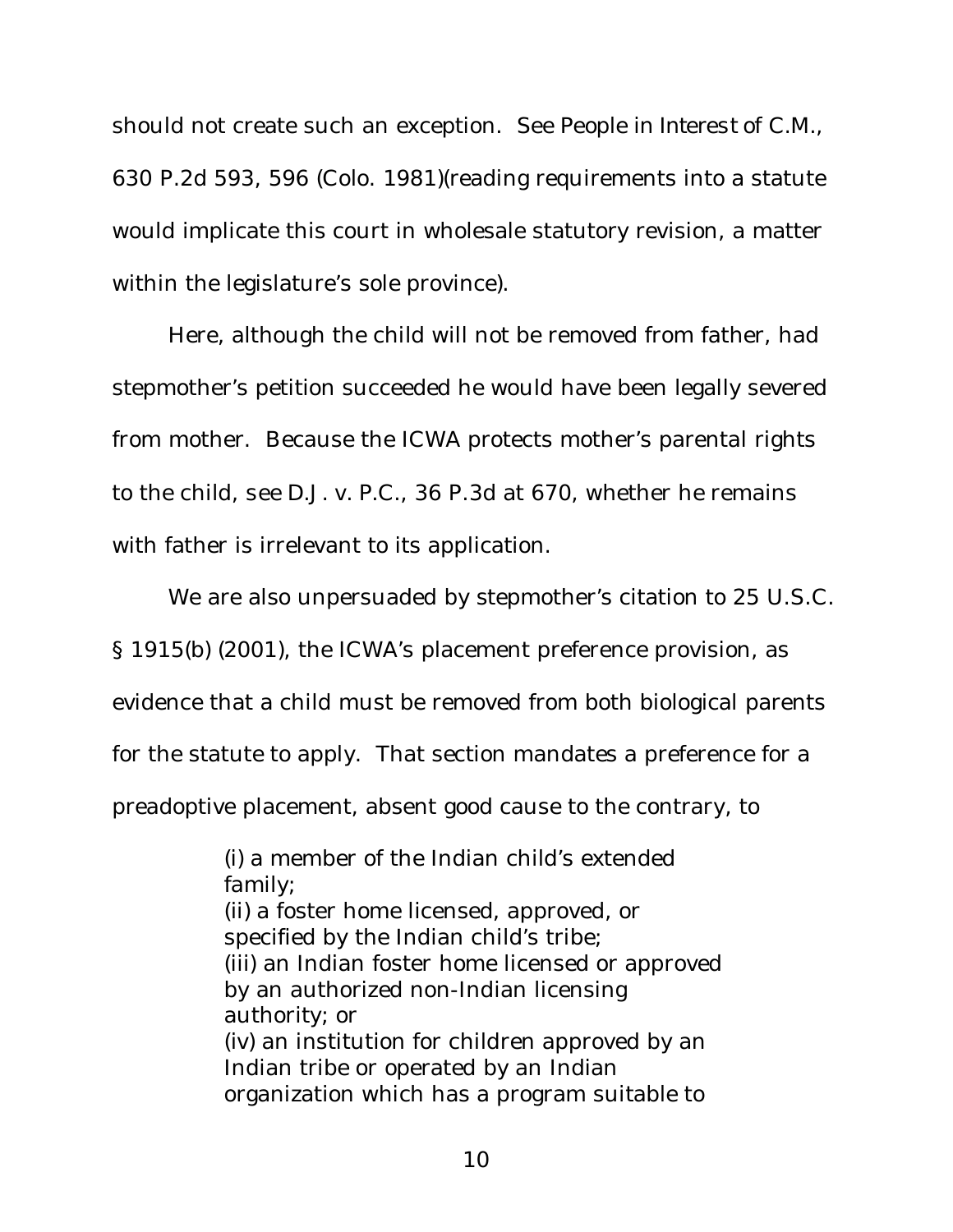meet the Indian child's needs.

If stepmother's petition were successful, she would adopt the child, and she is an extended family member as defined by the ICWA. *See* 25 U.S.C. § 1903(2) (2001)(an "extended family member" is "defined by the law or custom of the Indian child's tribe or, in the absence of such law or custom, shall be a person who has reached the age of eighteen and who is the Indian child's grandparent, aunt or uncle, brother or sister, brother-in-law or sister-in-law, niece or nephew, first or second cousin, or stepparent").

Accordingly, we further conclude that even if an Indian child will remain with one biological parent, the ICWA still applies to the stepparent adoption.

#### IV. Existing Indian Family Exception

Stepmother next contends we should adopt the existing Indian family exception and on that basis conclude the ICWA does not apply because here the child had no connection with the tribe. *See Catholic Charities in Interest of C.C.G.*, 942 P.2d 1380, 1382 (Colo. App. 1997)(noting the exception, but declining to accept or reject it). We reject the existing Indian family exception because the reasoning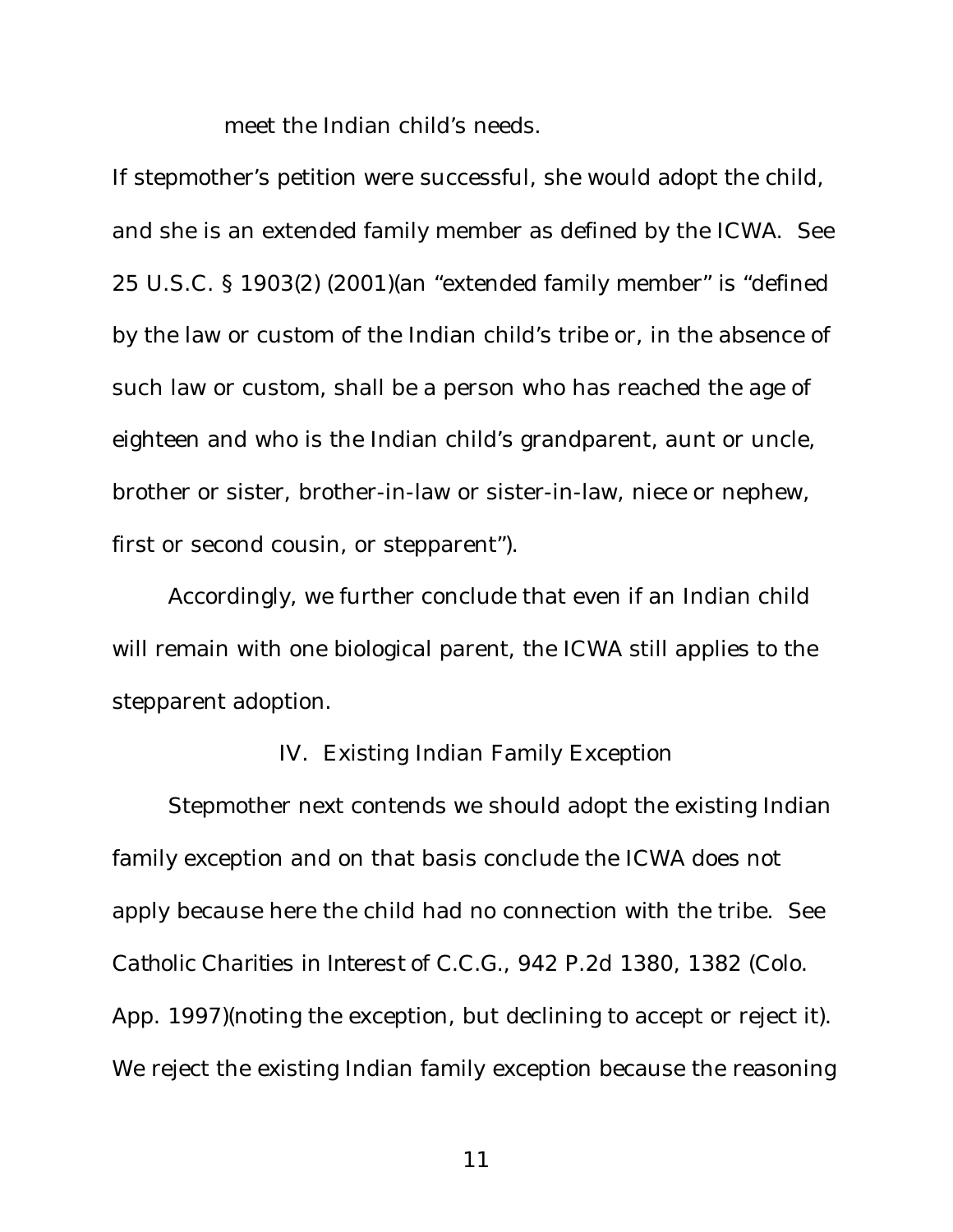of the courts that have so held represents the better view.

The Kansas Supreme Court created the existing Indian family exception by holding the ICWA should apply only to the removal of Indian children who were members of an Indian home and participated in Indian culture. *In re Adoption of Baby Boy L.*, 231 Kan. 199, 205-09, 643 P.2d 168, 175-77 (1982). Courts in Kentucky, Louisiana, and Missouri have adopted and continue to apply the exception. *See Rye v. Weasel*, 934 S.W.2d 257, 262 (Ky. 1996); *Hampton v. J.A.L.*, 658 So. 2d 331, 334-35 (La. Ct. App. 1995); *In Interest of S.A.M.*, 703 S.W.2d 603, 608 (Mo. Ct. App. 1986).

Although courts in Oklahoma and Washington originally adopted the exception, both states have since statutorily rejected it. Okla. Stat. tit. 10, § 40.3 (2001); Wash. Rev. Code §§ 26.10.034(1), 26.33.040(1).

The courts of Alaska, Arizona, Idaho, Illinois, Michigan, Montana, New Jersey, New York, North Dakota, Oregon, South Dakota, and Utah have also rejected the existing Indian family exception. *See In re Adoption of T.N.F.*, 781 P.2d 973, 977-78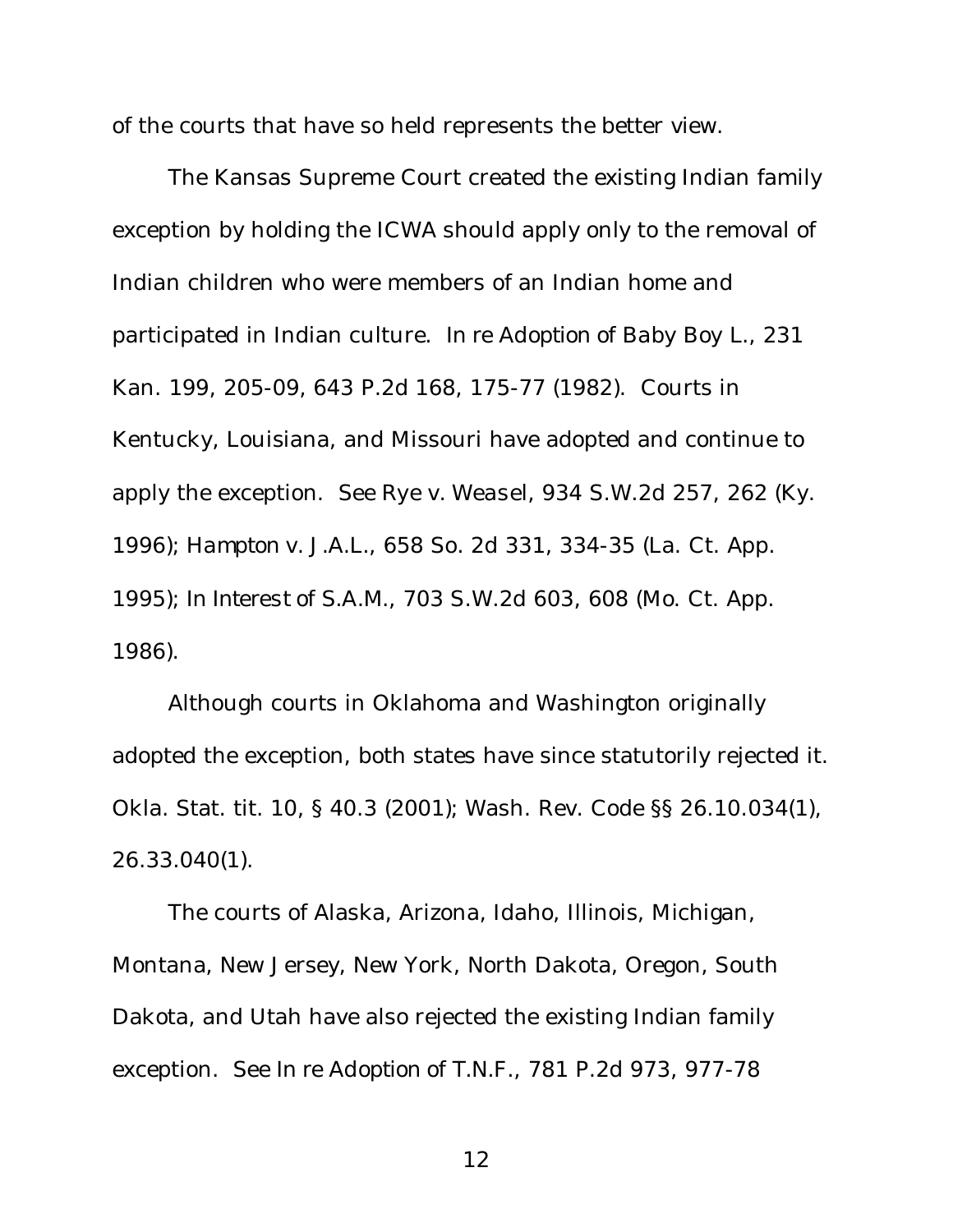(Alaska 1989); *Michael J., Jr. v. Michael J., Sr.*, 198 Ariz. 154, 157- 58, 7 P.3d 960, 963-64 (Ariz. Ct. App. 2000); *In re Baby Boy Doe*, 123 Idaho 464, 470-71, 849 P.2d 925, 931-32 (1993); *In re Adoption of S.S.*, 252 Ill. App. 3d 33, 42-43, 622 N.E.2d 832, 838-39, (1993), *rev'd on other grounds*, 167 Ill. 2d 250, 657 N.E.2d 935 (1995); *In re Elliott*, 218 Mich. App. 196, 203-06, 554 N.W.2d 32, 35-37 (1996); *In re Adoption of Riffle*, 277 Mont. 388, 393, 922 P.2d 510, 513-14 (1996); *In re Adoption of Child of Indian Heritage*, 111 N.J. 155, 169- 71, 543 A.2d 925, 932-33 (1988); *In re Baby Boy C.*, 27 A.D.3d at 46-53, 805 N.Y.S.2d at 319-27; *In re A.B.*, 663 N.W.2d 625, 636 (N.D. 2003); *Quinn v. Walters*, 117 Or. App. 579, 583-84, 845 P.2d 206, 208-09 (1993), *rev'd on other grounds*, 320 Or. 233, 881 P.2d 795 (1994); *In re Adoption of Baade*, 462 N.W.2d 485, 489-90 (S.D. 1990); *State in Interest of D.A.C.*, 933 P.2d at 999-1000. Similarly, the Iowa state legislature has rejected the exception. Iowa Code § 232B.5(2).

California courts are split on this issue. The first, third, and fifth appellate districts have rejected it. *In re Adoption of Hannah S.*, 142 Cal. App. 4th 988, 996, 48 Cal. Rptr. 3d 605, 610-11 (2006); *In*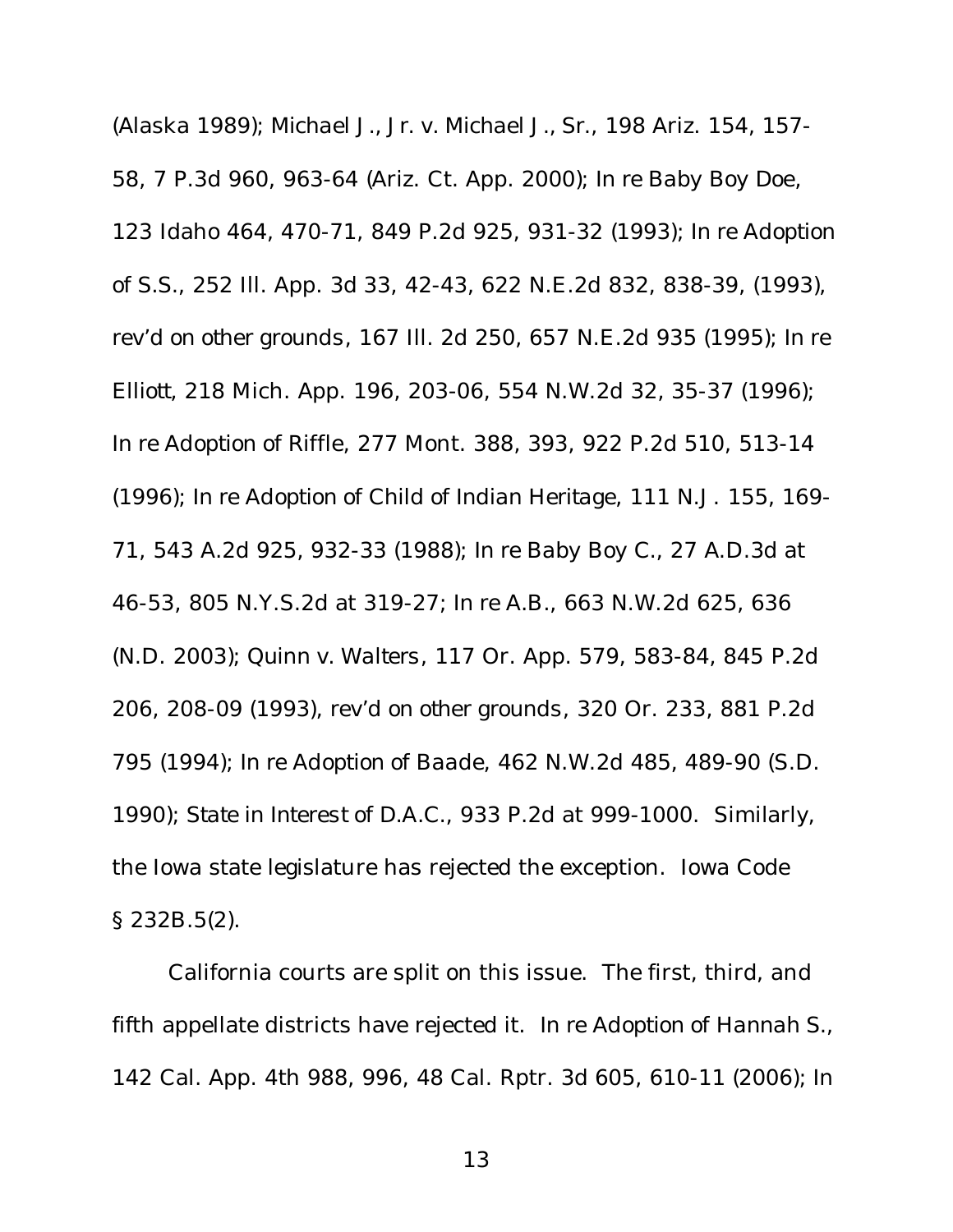*re Alicia S.*, 65 Cal. App. 4th 79, 84-91, 76 Cal. Rptr. 2d 121, 123- 28 (1998); *In re Adoption of Lindsay C.*, 229 Cal. App. 3d 404, 409- 15, 280 Cal. Rptr. 194, 197-201 (1991). The second district, second division; the fourth district, third division; and the sixth appellate district have adopted it. *In re Santos Y.*, 92 Cal. App. 4th 1274, 1303-17, 112 Cal. Rptr. 2d 692, 715-27 (2001); *Crystal R. v. Superior Court*, 59 Cal. App. 4th 703, 713-24, 69 Cal. Rptr. 2d 414, 420-27 (1997); *In re Alexandria Y.*, 45 Cal. App. 4th 1483, 1490-94, 53 Cal. Rptr. 2d 679, 684-87 (1996).

While not directly addressing the applicability of the existing Indian family exception, in *Holyfield*, 490 U.S. at 49-53, the Supreme Court stated that individual reservation-domiciled tribal members having custody over children domiciled on the reservation cannot defeat the tribe's exclusive jurisdiction over those children by removing them from the reservation. The Court explained that such action would defeat congressional recognition of the tribes' interests in Indian children as well as the interests of the Indian children themselves. Several courts have read this language as undermining the exception. *In re Alicia S.*, 65 Cal. App. 4th at 84-85, 76 Cal.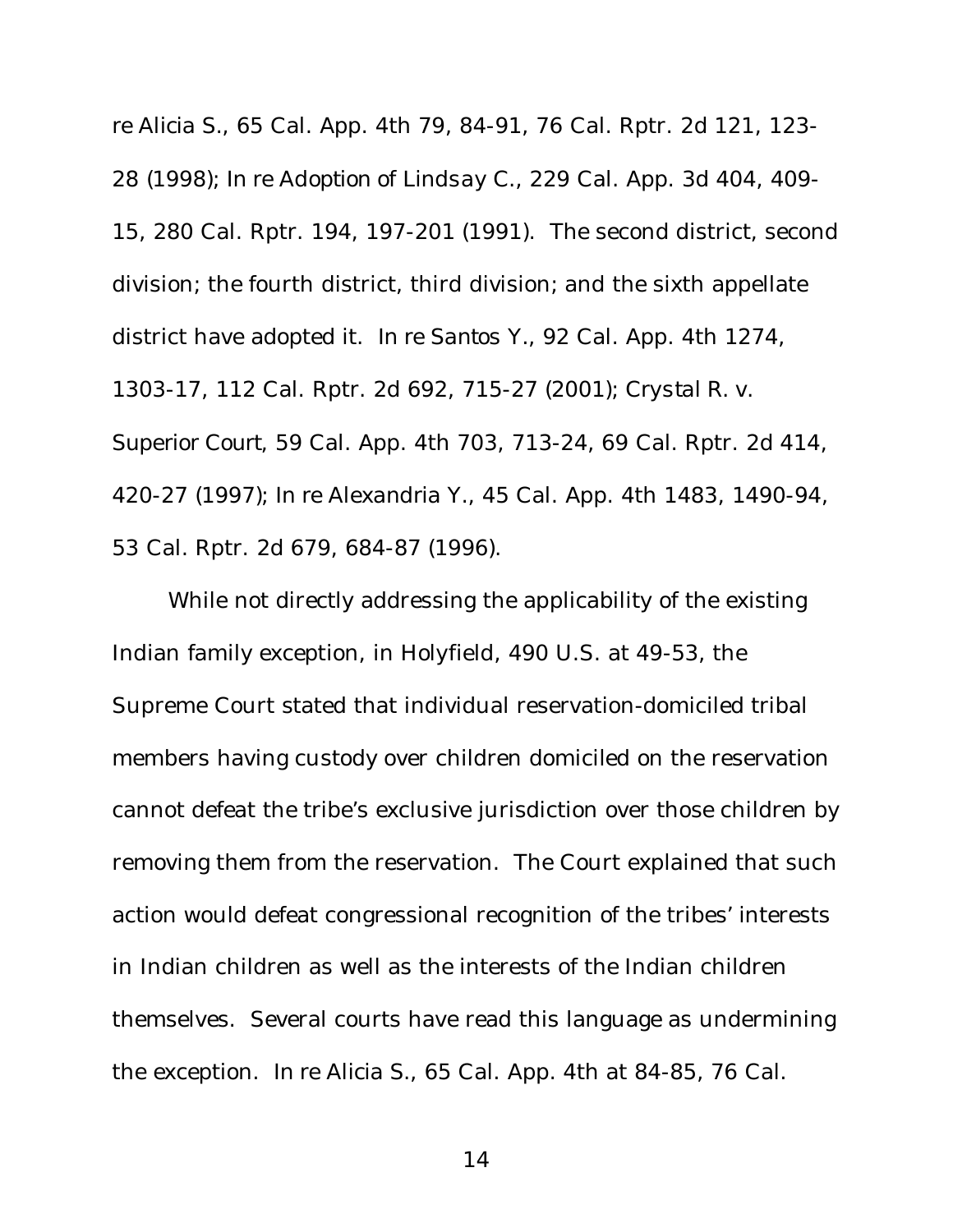Rptr. 2d at 124-25; *In re Adoption of Lindsay C.*, 229 Cal. App. 3d at 411-15, 280 Cal. Rptr. at 198-201; *In re Baby Boy C.*, 27 A.D.3d at 43-44, 805 N.Y.S.2d at 319-20; *In re A.B.*, 663 N.W.2d at 636; *State in Interest of D.A.C.*, 933 P.2d at 999.

We agree with this view. Just as a parent or Indian custodian cannot defeat application of the ICWA by removing a child from a reservation, a parent or Indian custodian should not be able to do so by unilaterally determining that the Indian child will not be raised in an Indian home and will not participate in Indian culture. Both actions similarly defeat the tribal interest recognized by the statute.

Several of these courts have also explained that (1) Congress stated the ICWA applies when the child is an Indian child and the matter is a child custody proceeding; (2) Congress limited the application of the ICWA in only delinquency and dissolution proceedings; and (3) Congress stated that the ICWA's purposes require its application to preserve the tribe's interest in its children, all of which are frustrated by limiting the ICWA to the removal of a child from a home where the child participates in Indian culture. *In*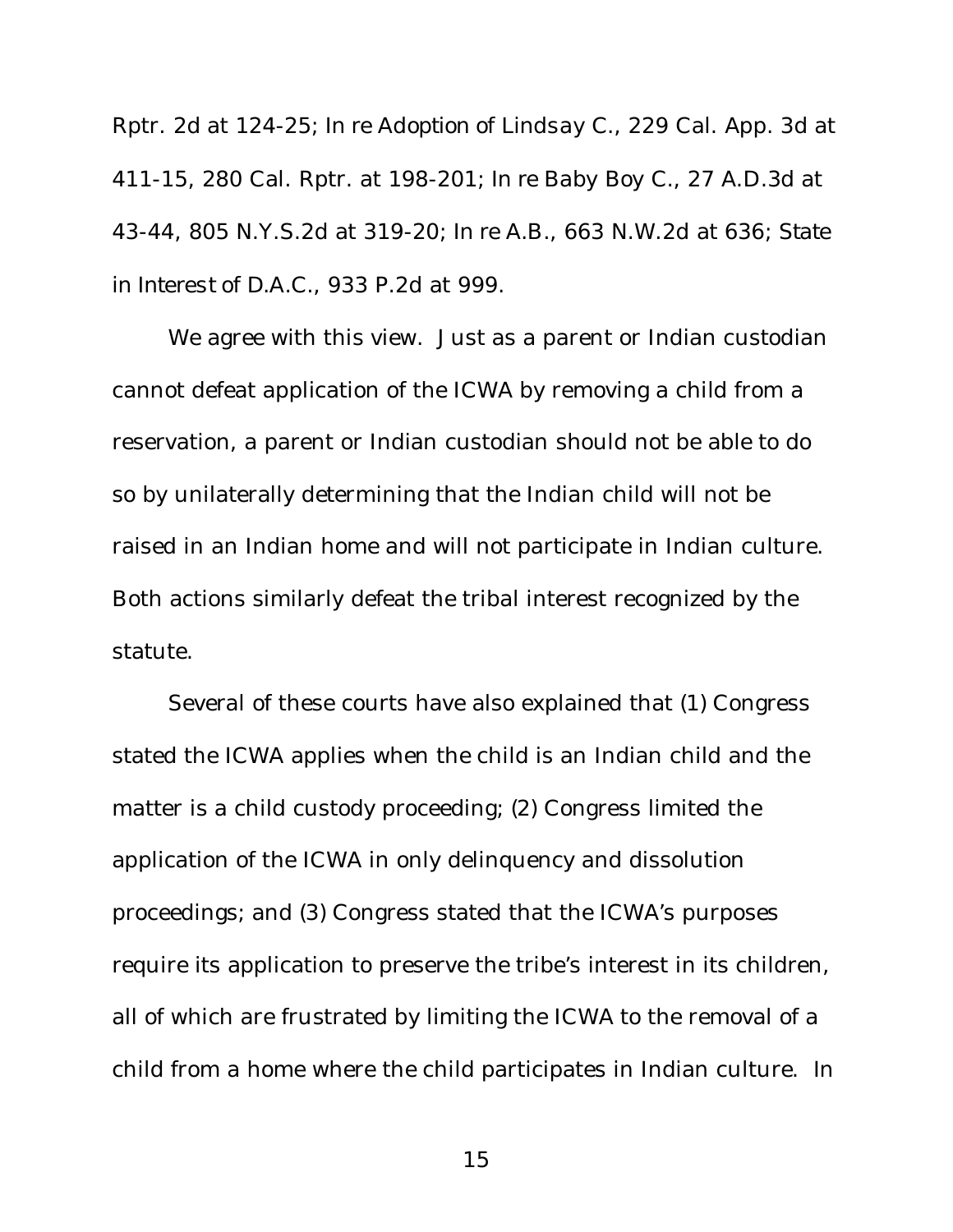*re Baby Boy C.*, 27 A.D.3d at 46-49, 805 N.Y.S.2d at 322-24; *State in Interest of D.A.C.*, 933 P.2d at 999-1000.

Moreover, the statutory scheme does not require the child to be part of an existing Indian family. The word "existing" does not appear in the ICWA. *In re Baby Boy C.*, 27 A.D.3d at 48, 805 N.Y.S.2d at 323. Nor does the ICWA include any criteria for identifying what constitutes an Indian Family. *See* 25 U.S.C. § 1903 (2001)(definitions under the ICWA).

Hence, applying the exception would empower state courts to make an inherently subjective factual determination as to the "Indianness" of a particular child or the parents, which courts are "ill-equipped to make." *In re Alicia S.*, 65 Cal. App. 4th at 90, 76 Cal. Rptr. 2d at 128; *In re Baby Boy C.*, 27 A.D.3d at 49, 805 N.Y.S.2d at 324.

Such a determination could also conflict with congressional policy underlying the ICWA that placement of Indian children who are subject to child custody proceedings must be made in accordance with Indian cultural or community standards. *See* 25 U.S.C. § 1915(d) (2001)(the standards to be applied in meeting the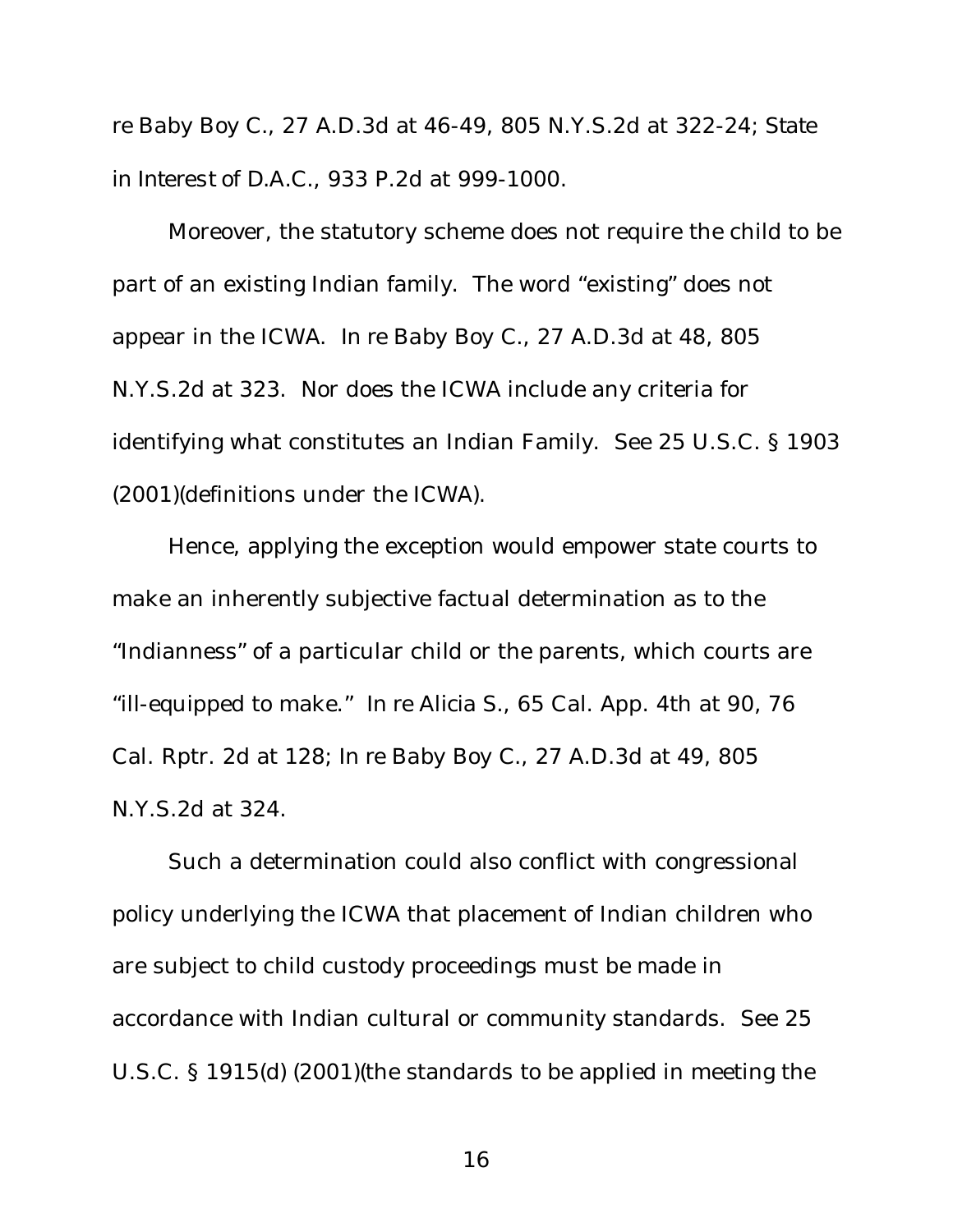placement preference requirements shall be the "prevailing social and cultural standards of the Indian community in which the parent or extended family resides or with which the parent or extended family members maintain social and cultural ties").

Applying the exception would result in each state court using its own value system to decide whether a child is "Indian enough" for the ICWA to apply, which would limit the tribes' efforts to regain members who were lost because of earlier governmental action. *Quinn v. Walters*, 117 Or. App. at 584 n.2, 845 P.2d at 209. And applying such value systems would likely produce inconsistent outcomes. *Cf*. *Holyfield*, 490 U.S. at 45-46.

As the court explained in *In re Alicia S.*:

It is "most improbable" that Congress meant to leave it to the states to determine whether to apply a statute intended to limit their power in Indian child custody proceedings. "Engrafting a new requirement into ICWA that allows the dominant society to judge whether the parent's cultural background meets its view of what 'Indian culture' should be puts the state courts right back into the position from which Congress has removed them."

*In re Alicia S.*, 65 Cal. App. 4th at 90, 76 Cal. Rptr. 2d at 128 (quoting *Quinn v. Walters*, 117 Or. App. at 584 n.2, 845 P.2d at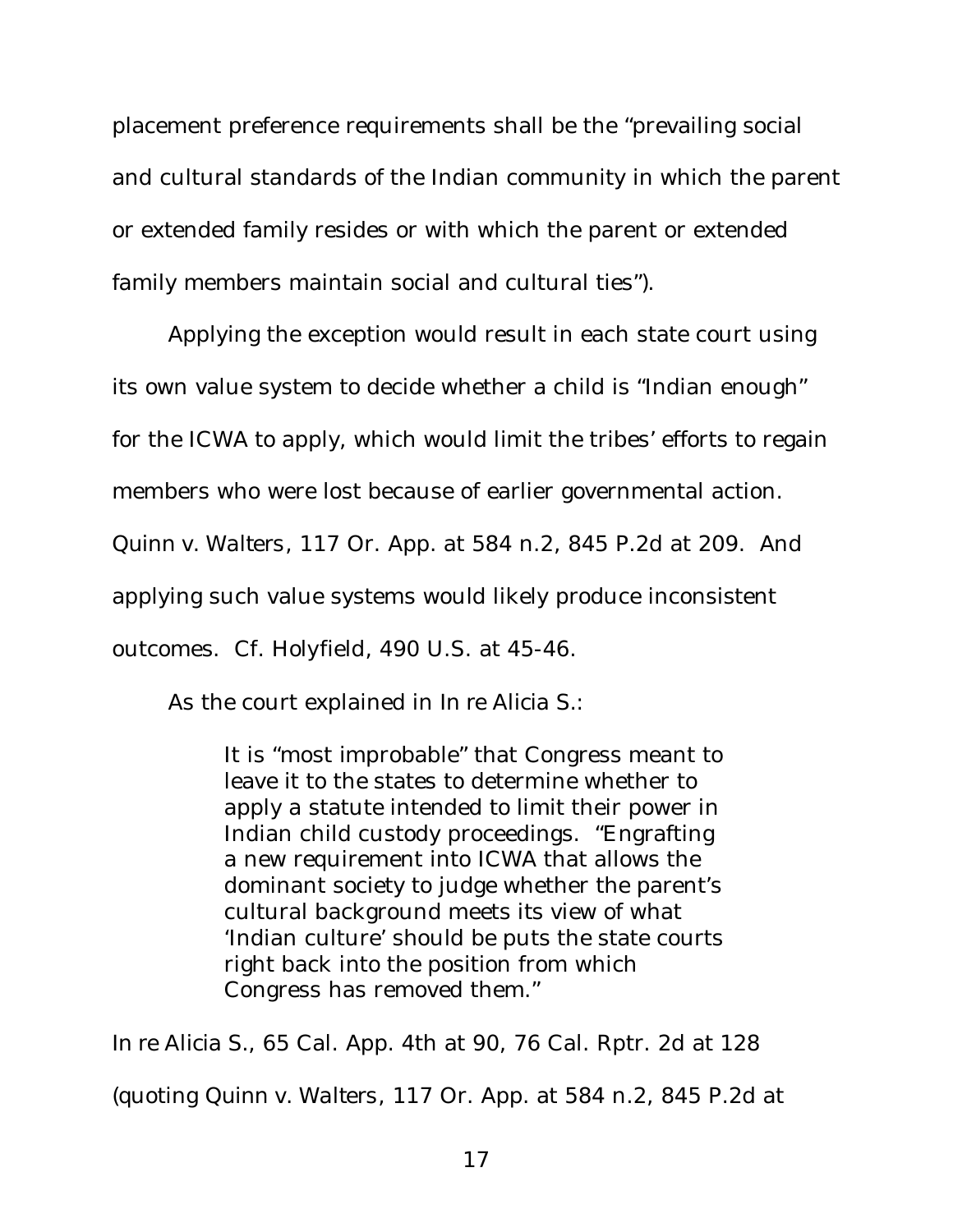209).

Accordingly, we decline to adopt the existing Indian family exception.

# V. Constitutionality of the ICWA

Citing *In re Bridget R.*, 41 Cal. App. 4th 1483, 1502-12, 49 Cal. Rptr. 2d 507, 522-30 (1996), stepmother argues that resolving stepparent adoptions based on the ICWA would be unconstitutional because (1) the ICWA is a racially-based statute, which does not survive heightened scrutiny; (2) the ICWA violates a child's substantive due process right to a stable home because that right is furthered by stepparent adoption; (3) the ICWA violates equal protection by placing demands on a stepparent which do not exist under state law; and (4) the ICWA violates the Tenth Amendment to the United States Constitution because it infringes on powers over domestic relations reserved to the states. We join those courts that have rejected these arguments.

Preliminarily, we note that stepmother argues in terms of an "as-applied" challenge on appeal, as she did below. However, she is raising a facial challenge because she asserts that the statute is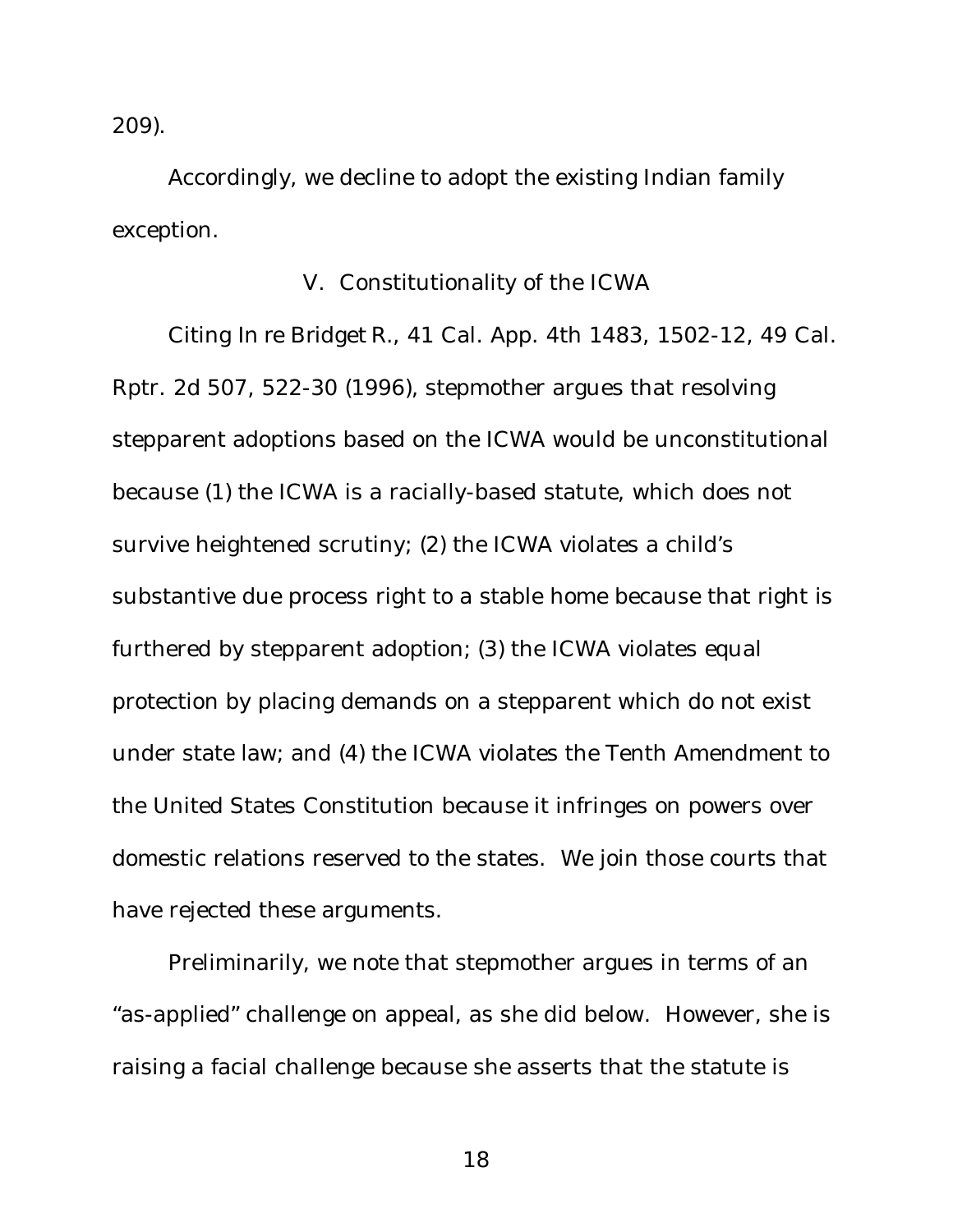unconstitutional in all stepparent adoptions, not merely in her particular circumstances. *See Sanger v. Dennis*, 148 P.3d 404, 410- 11 (Colo. App. 2006)(an "as applied challenge" contends the statute would be unconstitutional under the circumstances in which the plaintiff has acted or proposes to act; a "facial" challenge is used when a plaintiff seeks to render a statute utterly inoperative). Because stepmother does not dispute that the ICWA is constitutional under a rational basis test, we decline to address that issue.

Several courts have declined to adopt the *Bridget R.* analysis because (1) the United States Supreme Court has consistently rejected claims that laws which treat Indians as a distinct class violate equal protection; (2) the different treatment of Indians and non-Indians under the ICWA is based on the parents' and children's political status as tribal members and the sovereign nature of the tribe, not on race; (3) the substantive due process and equal protection challenges are subject to a rational basis analysis, and the ICWA is rationally related to both protection of the integrity of Indian families and tribes and fulfillment of Congress's unique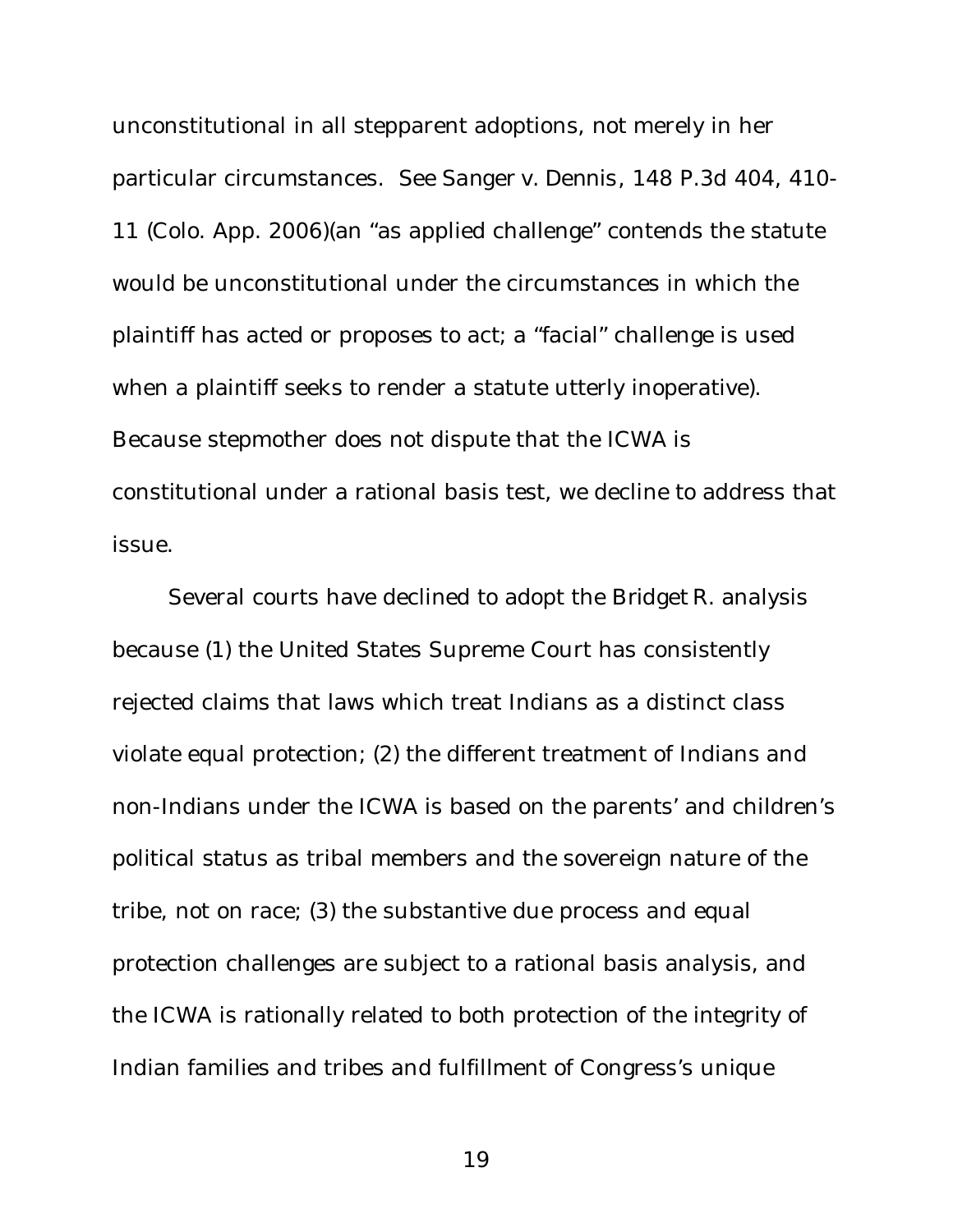guardianship obligations toward Indians; and (4) Congress's plenary power to legislate Indian matters is well established, and the ICWA is an appropriate exercise of that power, which does not violate the Tenth Amendment. *See In re Vincent M.*, 150 Cal. App. 4th 1247, 1265-68, 59 Cal. Rptr. 3d 321, 334-37 (2007); *In re Adoption of Hannah S.*, 142 Cal. App. 4th at 996, 48 Cal. Rptr. 3d at 610-11; *In re Baby Boy C.*, 27 A.D.3d at 49-52, 805 N.Y.S.2d at 324-27; *In re Baby Boy L.*, 103 P.3d at 1107; *In Interest of A.B.*, 663 N.W.2d at 636-37.

We also note that, other than *In re Bridget R.* and decisions from some intermediate California appellate courts following it, no authority recognizes a child's constitutional right to a stable home. *Bridget R.* relies solely on California Supreme Court decisions that do not address the ICWA. *In re Baby Boy C.*, 27 A.D.3d at 50-51, 805 N.Y.S.2d at 325-26. Those decisions, which discuss a child's "fundamental independent interest in belonging to a family unit," do so in the context of the state's compelling interest in ensuring that dependent children have a safe home. *See In re Jasmon O.*, 8 Cal. 4th 398, 419-21, 878 P.2d 1297, 1307-09 (1994); *In re Marilyn H.*, 5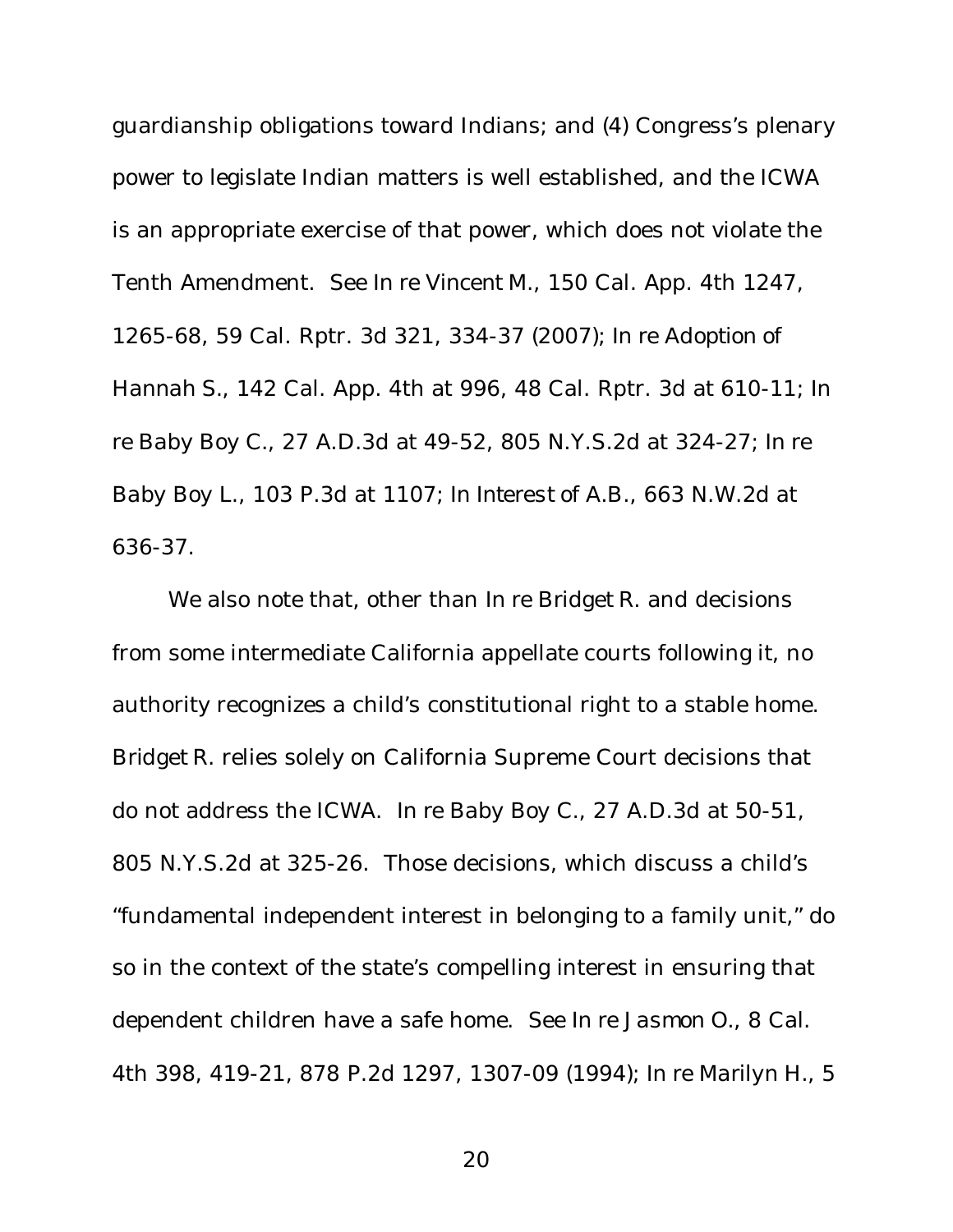Cal. 4th 295, 306-07, 851 P.2d 826, 832-33 (1993).

Neither the United States Supreme Court nor the Colorado Supreme Court has recognized a child's substantive due process right to a stable home. *Cf*. *Dawson v. Pub. Employees' Retirement Ass'n*, 664 P.2d 702, 708 (Colo. 1983)("In no sense, therefore, can it be argued that the child's choice as to a custodial parent amounts to a fundamental constitutional right."); *In re Adoption of T.K.J.*, 931 P.2d 488, 494 (Colo. App. 1996)(declining to recognize a fundamental liberty interest "regarding the relationship between a child and a potential adoptive parent").

Accordingly, we conclude that the ICWA is constitutional and does not violate the Tenth Amendment.

VI. Active Efforts to Prevent the Breakup of the Indian Family

Finally, stepmother contends that even if the ICWA governs stepparent adoptions of Indian children and no constitutional infirmity results, requiring her to establish active efforts to provide remedial services and rehabilitative programs to prevent the breakup of the family is unreasonable because she is a private petitioner. Again, we disagree.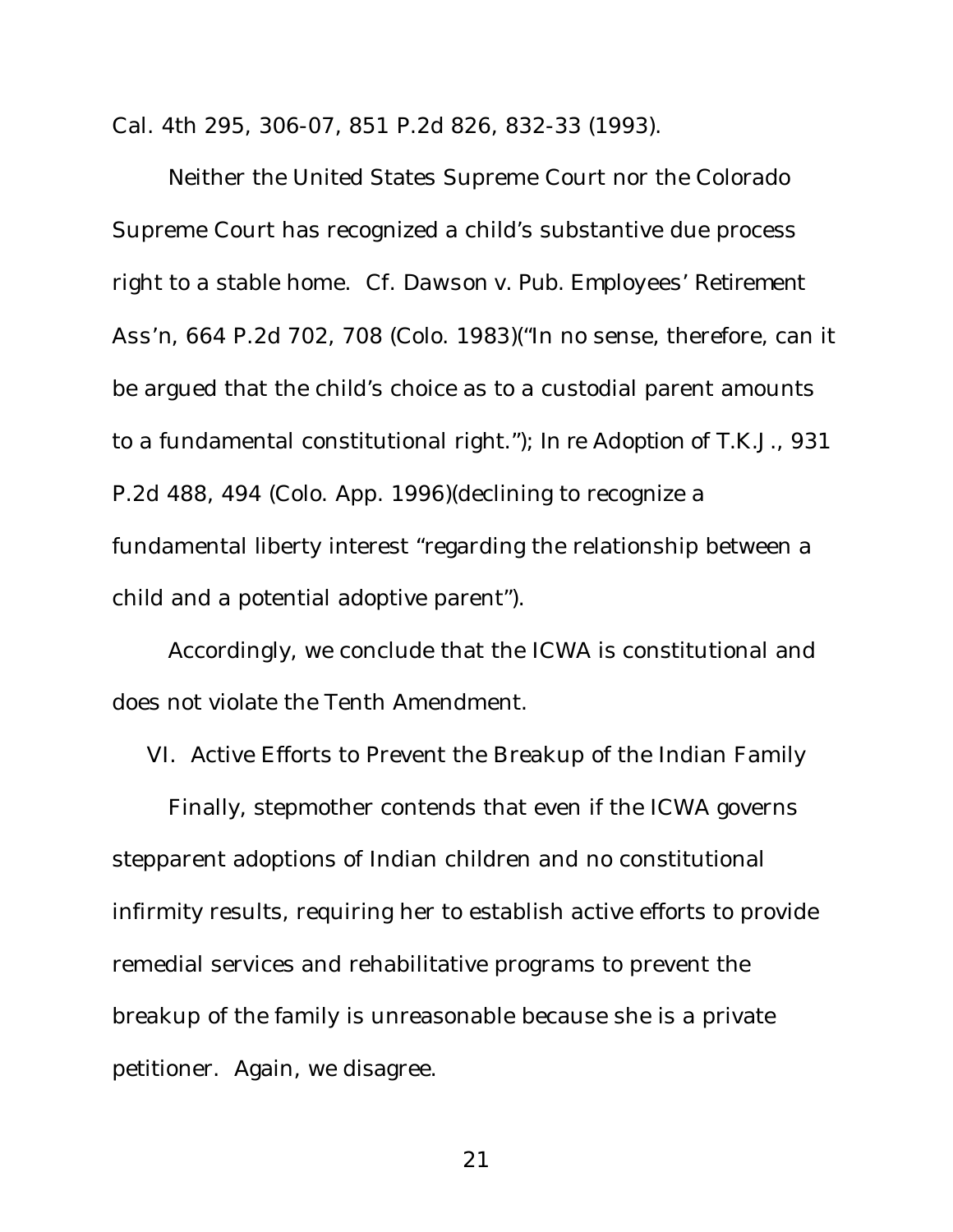### A. The Active Efforts Requirement

25 U.S.C. § 1912(d) provides in pertinent part:

Any party seeking to effect . . . termination of parental rights to, an Indian child under State law shall satisfy the court that active efforts have been made to provide remedial services and rehabilitative programs designed to prevent the breakup of the Indian family and that these efforts have proved unsuccessful.

Here, the trial court held that this section required stepmother to provide those services, but found that she had made no such efforts. Stepmother does not challenge the latter finding. Rather, she argues that because she could not offer remedial services to mother which would be adequate under the ICWA, it should not be interpreted as making her responsible for creating, administering, funding, and staffing a quasi-social services department. We are not persuaded.

The ICWA's plain language requires the petitioning party to show that "active efforts" were made to prevent the breakup of the Indian family. 25 U.S.C. § 1912(d). As previously discussed, Congress made no exception for stepparent adoptions or other types of non-dependency adoption proceedings, although the petitioning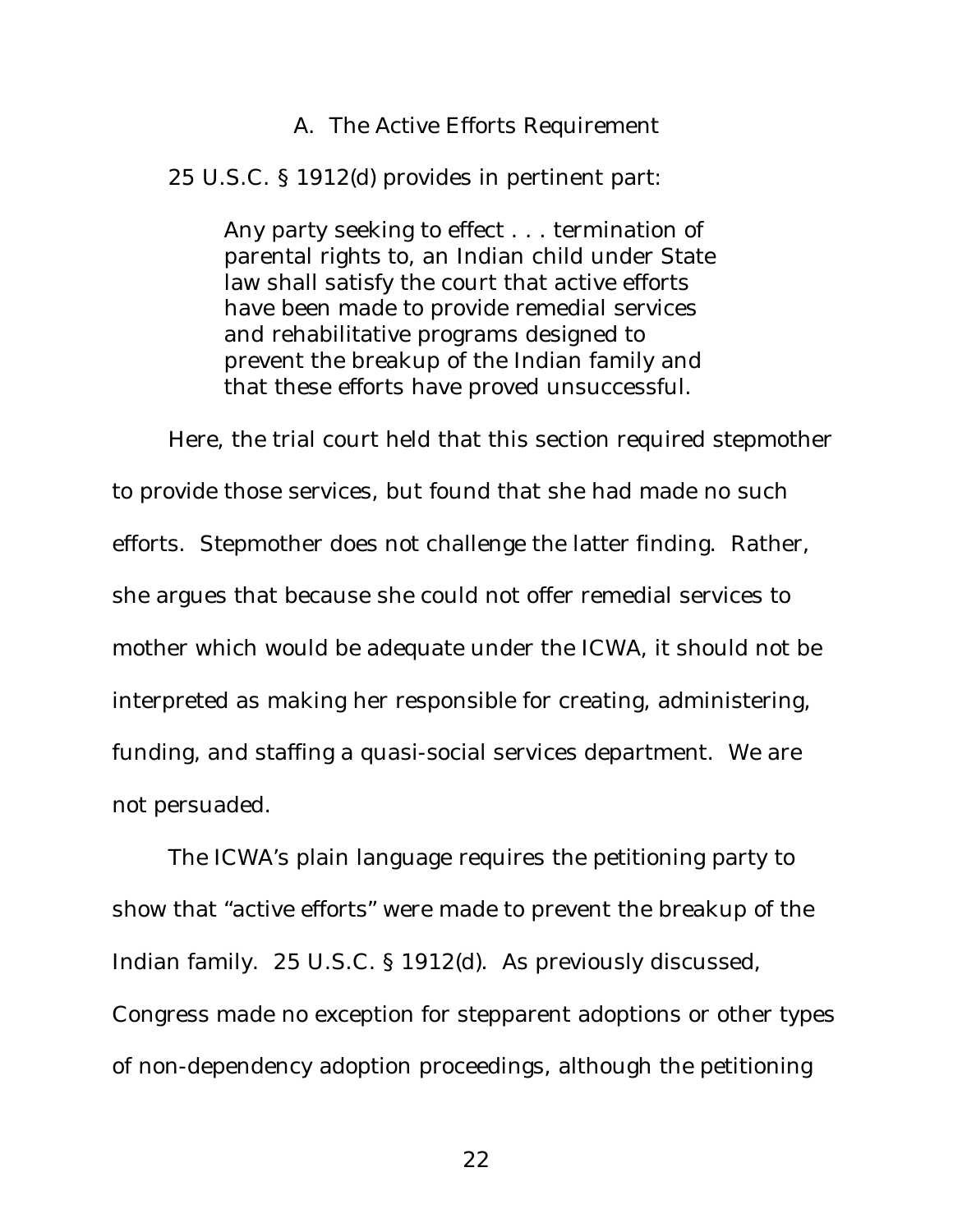party in these proceedings will not have the resources of a social services department. Stepmother has cited no authority excusing such efforts in a case where the petitioner is a private party. *See Freytag v. Comm'r of Internal Revenue*, 501 U.S. 868, 874 (1991)(courts are not at liberty to create an exception where Congress has declined to do so).

We acknowledge that Colorado law recognizes the "paramount importance" of the best interests of the child. *See, e.g.*, *In re Adoption of C.A.*, 137 P.3d 318, 324 (Colo. 2006); *In re R.M.S.*, 128 P.3d 783, 787 (Colo. 2006). Indeed, "[t]he conflict between the best interests of the child and the natural parent's right to parenthood, which can arise in a stepparent adoption such as this case, is resolved in Colorado law by placing primary importance on the best interests of the child." *E.R.S. v. O.D.A.*, 779 P.2d 844, 850 (Colo. 1989).

But here we are applying the ICWA. *See Quinn v. Walters*, 320 Or. at 258, 881 P.2d at 809-10 ("The legal basis for the ICWA is rooted in the constitutional and plenary power of Congress over Indians, their tribes, and Indian affairs. When a state court has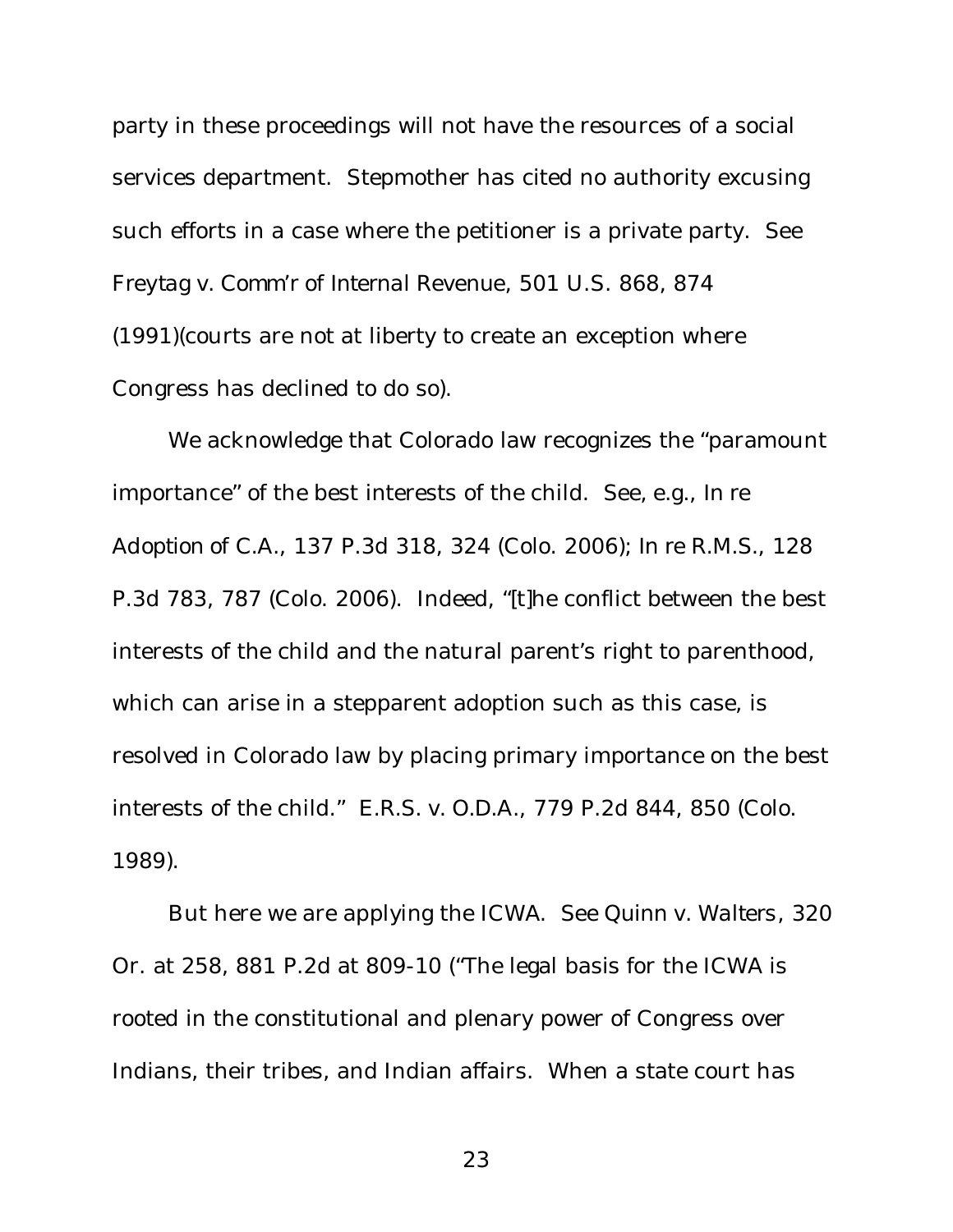before it a controversy governed by federal substantive law, the court is required to apply the federal law, under compulsion of the Supremacy Clause . . . .").

The ICWA provides more limited recognition of the child's best interests. That standard appears only in section 1902, which declares a national policy "to protect the best interests of Indian children" by establishing minimum standards for removal. Thus, in our view the active efforts requirement is not excused even if requiring such efforts may not further the best interests of an Indian child in a particular case.

Therefore, we conclude that the burden of proving fulfillment of the active efforts requirement applies to private petitioners such as stepmother. We express no opinion whether a private petitioner must make those efforts directly.

### B. Futility of Active Efforts

Before the trial court, stepmother did not assert that she should be excused from the active efforts requirement if such efforts would be futile. However, because futility was addressed in *People in Interest of K.D.*, 155 P.3d 634 (Colo. App. 2007)(*K.D.*), decided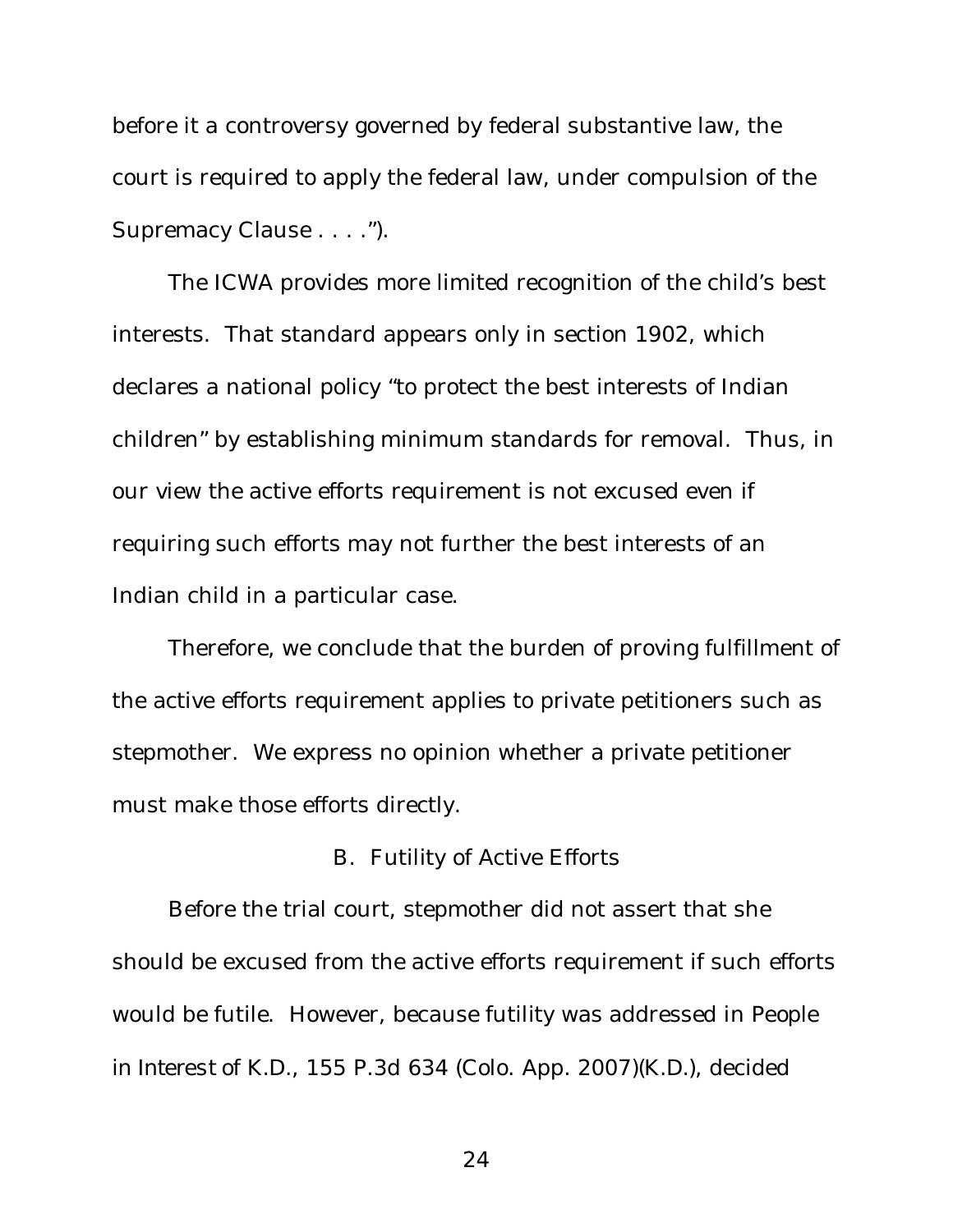during the pendency of this appeal, we invited the parties to submit supplemental briefs on this issue.

In her supplemental brief, stepmother argues that once an Indian parent is shown to have abandoned a child, any effort to reunify the child with that parent would necessarily be futile, and thus cannot prevent the breakup of the Indian family. We do not read *K.D.* so broadly.

In *K.D.*, a division of this court recognized that a petitioning party need not "persist with futile efforts" by providing further services to an Indian parent who has already received services which did not reunify the family. *K.D.*, 155 P.3d at 637. The division did not hold that all such efforts were excused because the Indian father was alleged to have abandoned the child. Indeed, abandonment was not at issue.

The social services department in *K.D.* had sought to terminate parental rights in the dependency context without offering the Indian father a treatment plan because he suffered an emotional illness under sections 19-3-508(1)(e)(I) and 19-3-604(1)(b), C.R.S. 2006, and therefore no plan could address his parental unfitness.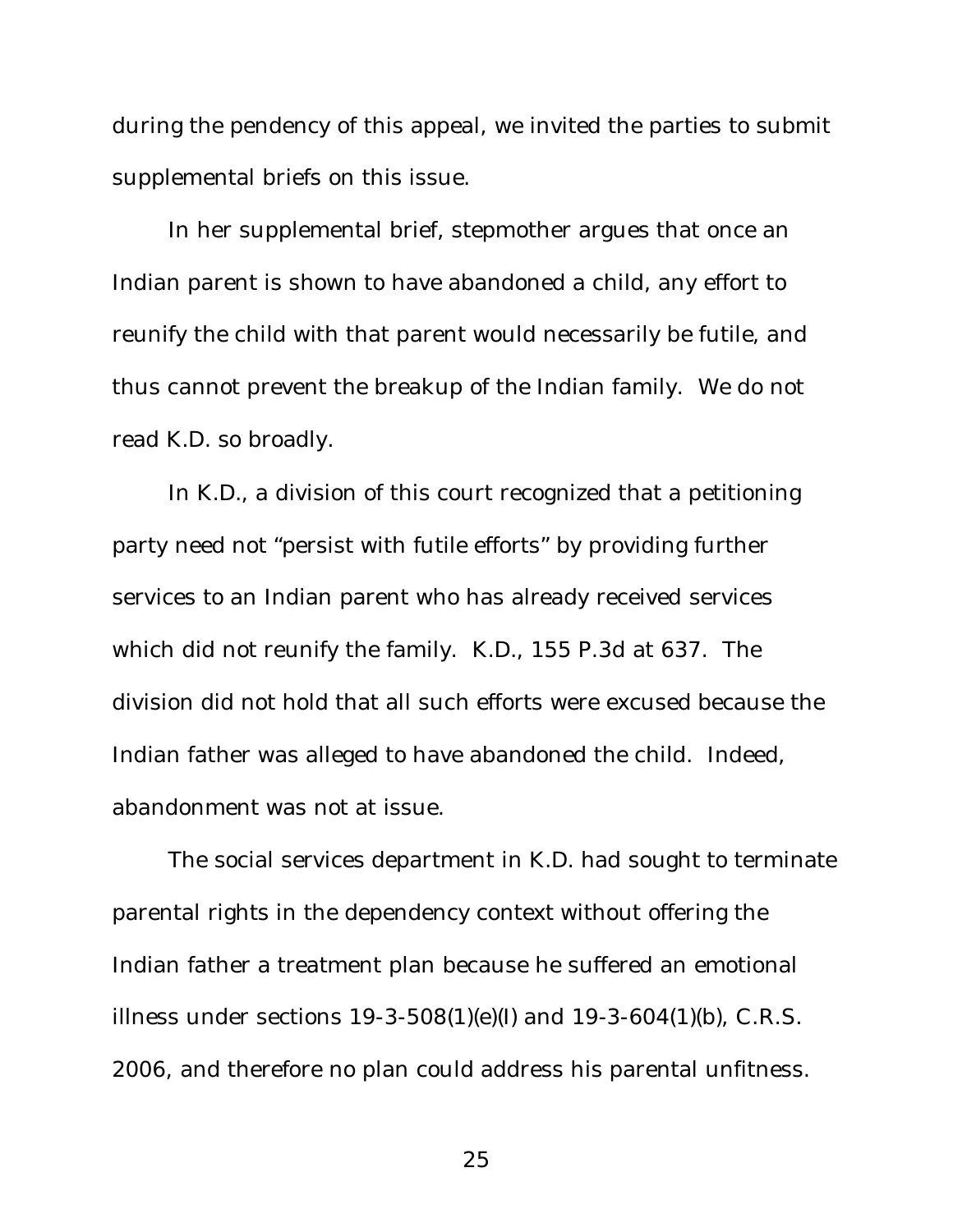The division held that the department was not required to offer the father additional services to comply with the active efforts requirement under the ICWA because he had already received services during two prior dependency proceedings. *K.D.*, 155 P.3d at 637. In contrast, here stepmother did not show that any efforts had been made to reunite the child with mother.

Stepmother's reliance on *In re Baby Boy Doe*, 127 Idaho 452, 902 P.2d 477 (1995); *In re Adoption of S.S.*, 167 Ill. 2d 250, 657 N.E.2d 935; and *In re Adoption of Baby Boy L.* for the proposition that a private petitioner need not prove active efforts to prevent the breakup of the Indian family is also misplaced. *In re Adoption of Baby Boy L.* did not address the issue because it adopted the existing Indian family exception and concluded the ICWA did not apply. The *In re Baby Boy Doe* court upheld the trial court's finding that active remedial efforts had been provided. *In re Baby Boy Doe*, 127 Idaho at 458-59, 902 P.2d at 483-84. In *In re Adoption of S.S.*, the active efforts issue was not before the court. We discern no basis for concluding that by not mentioning this requirement, the court intended to eliminate it.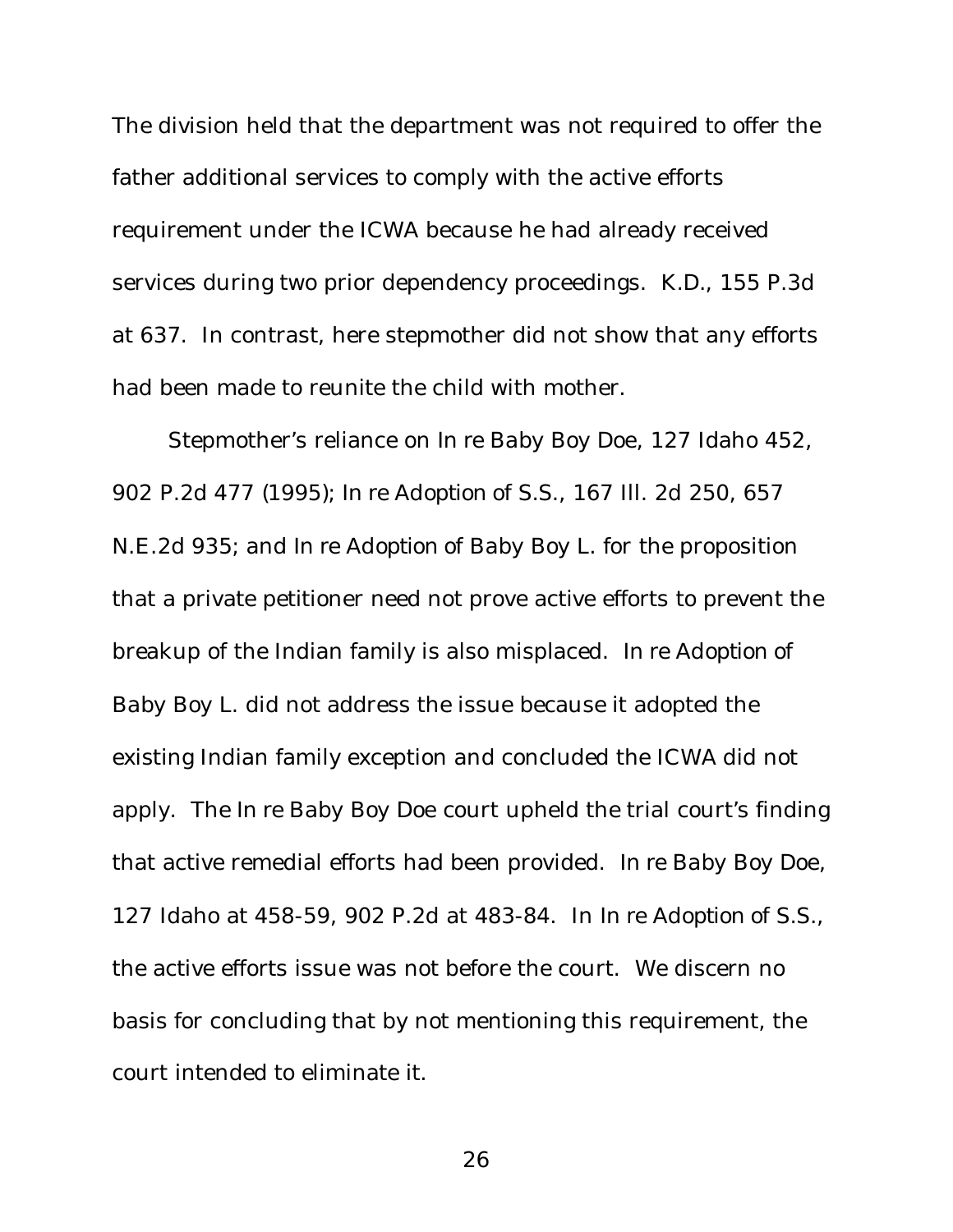We need not decide whether in certain extreme cases where a parent is found to have abandoned an Indian child, the failure to show reunification efforts might be excused because they would be futile. The facts showing abandonment will vary widely from case to case, and determining futility in any given case would be a factual matter necessarily left to the trial court. *In re Baby Boy Doe*, 127 Idaho at 459, 902 P.2d at 484.

Here, despite its finding of abandonment, the trial court also found that stepmother could have engaged in active efforts to provide remedial services and rehabilitative programs by informing the child of the identity of his biological mother and seeking to preserve the relationship between them by showing the child pictures of her. Stepmother does not challenge this finding as lacking record support and admits that she made no such efforts. Thus, we decline to consider her assertion that no efforts could have prevented breakup of the Indian family. Nor do we decide whether these efforts alone would have been sufficient.

Stepmother correctly points out that under Colorado's dependency law, treatment plans are required only when the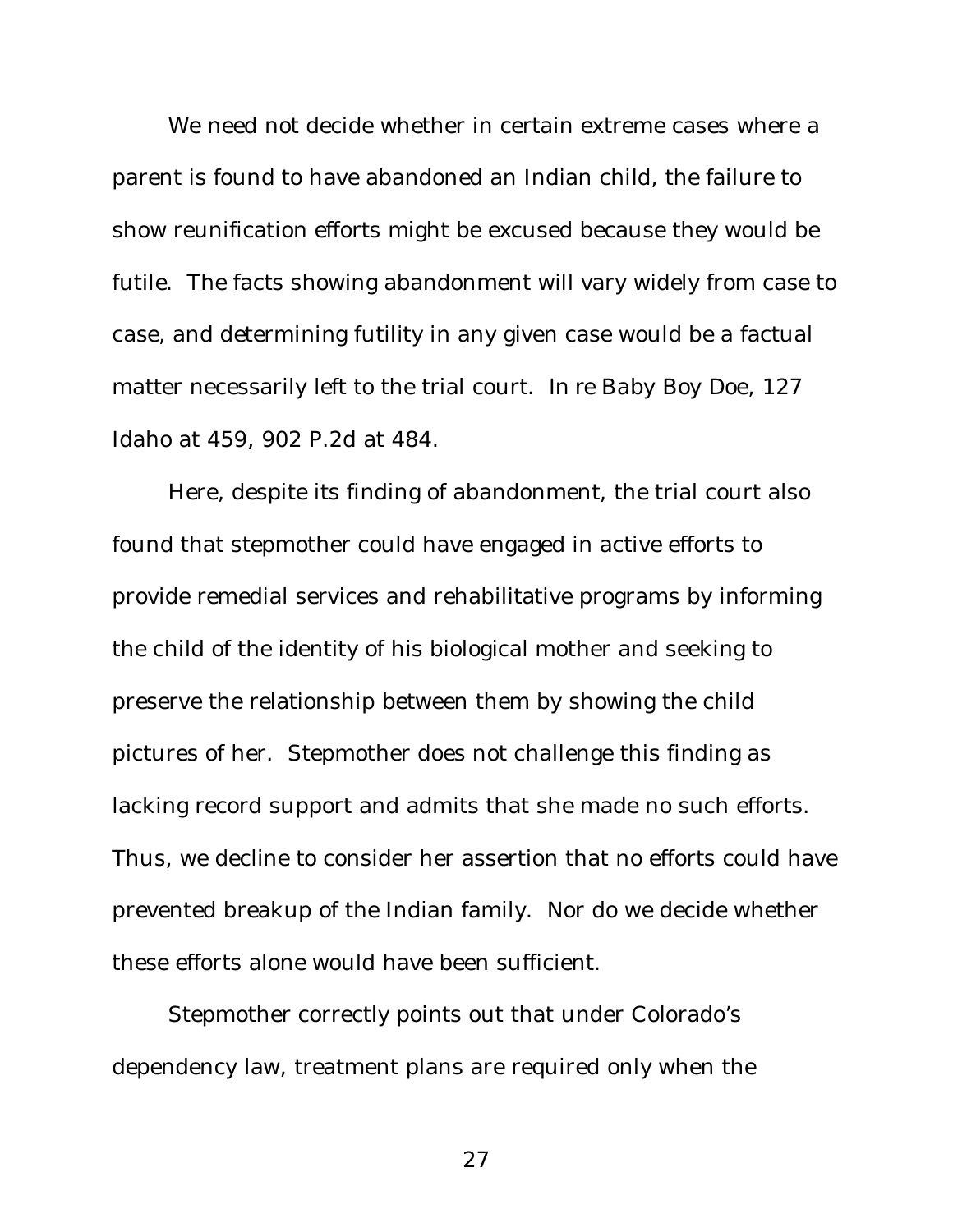parents are known to, and have been actively engaged with, their children. *See* §§ 19-3-508(1)(e)(I), 19-3-604(1)(a), C.R.S. 2006. However, this is not a dependency case. Further, state law could not overcome the ICWA's active efforts requirement. *Middleton v. Hartman*, 45 P.3d 721, 731 (Colo. 2002).

Citing *People in Interest of A.N.W.*, 976 P.2d 365 (Colo. App. 1999), stepmother next asserts that the trial court should have the flexibility to excuse her from the active efforts requirement. The division in that case, however, discusses whether good cause existed for the trial court to retain jurisdiction instead of transferring the matter to a tribal court or to deviate from the ICWA's placement preferences. *People in Interest of A.N.W.*, 976 P.2d at 367-69. The ICWA provides for a good cause exception in both instances. 25 U.S.C. §§ 1911(b), 1915(a) (2001). It provides no good cause exception to the requirement of making active efforts to provide rehabilitative services. *See Riley v. People*, 104 P.3d 218.

We also reject stepmother's argument that her failure to satisfy the active efforts requirement should be excused because the trial court found that "continued custody of the child by the parent or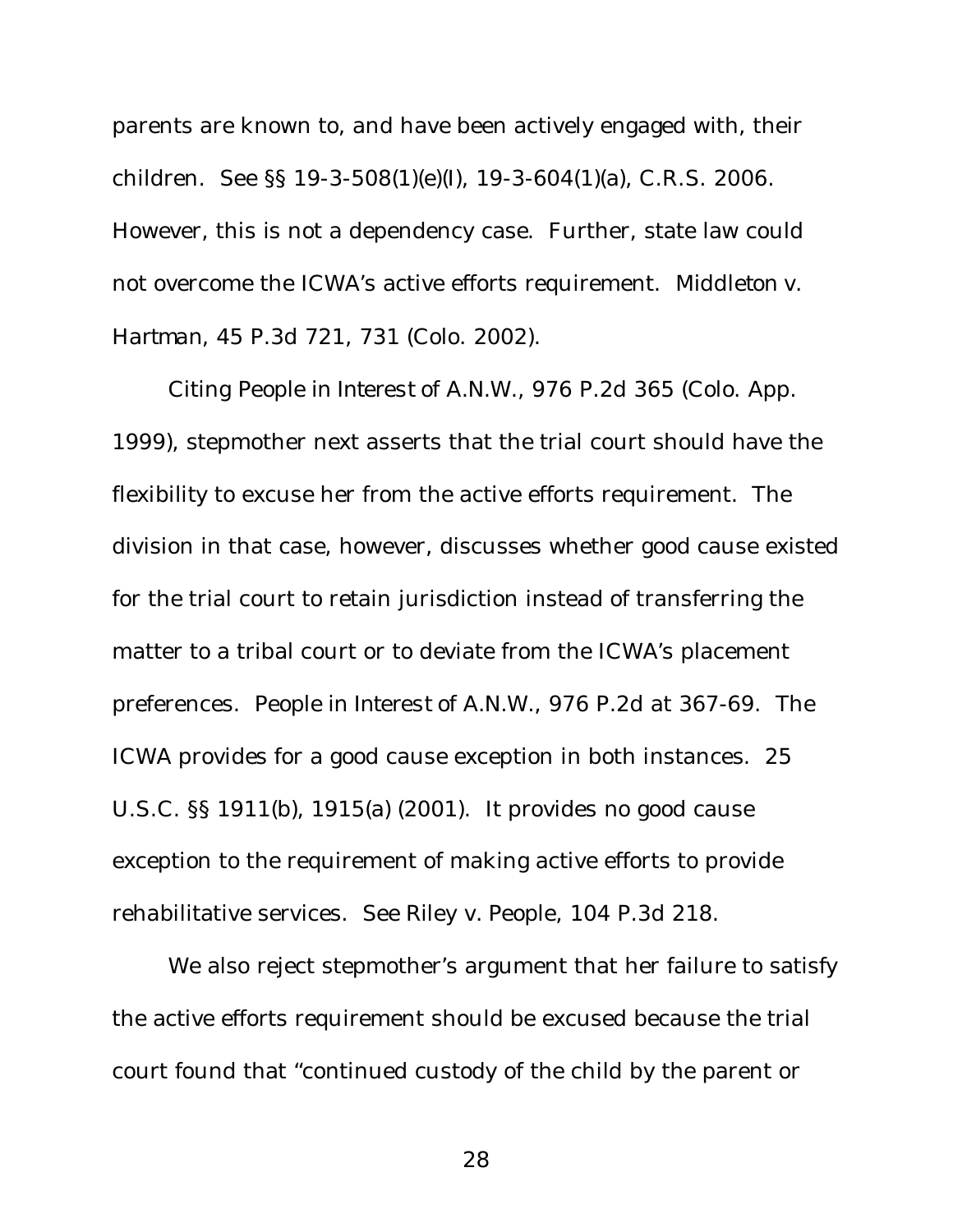Indian custodian is likely to result in serious emotional or physical damage to the child" under 25 U.S.C. § 1912(f) (2001).

The ICWA requires a petitioner to prove both active efforts and likelihood of serious damage to the child from continued custody by a natural parent. 25 U.S.C. § 1912(d), (f). The active efforts inquiry focuses on reunifying the broken Indian family. *See K.D.*, 155 P.3d at 637. The serious damage to the child inquiry focuses on whether damage to the child could result were custody to be continued. *See, e.g.*, *Carl N. v. State*, 102 P.3d 932, 936-37 (Alaska 2004)(the father did not have the requisite stability and parenting skills to parent a severely disturbed child, and a return to the father's custody would cause his child serious psychological damage); *People in Interest of O.S.*, 701 N.W.2d 421, 427-28, (S.D. 2005)(the mother's longstanding alcohol abuse problem, unsuccessful attempts at rehabilitation, and altercations with her child's father supported finding under 25 U.S.C. § 1912(f)).

Thus, 25 U.S.C. § 1912(f) is not an alternative to active efforts, which assure an attempt to reunify the Indian family. Rather, it affords the basis for terminating parental rights by recognizing that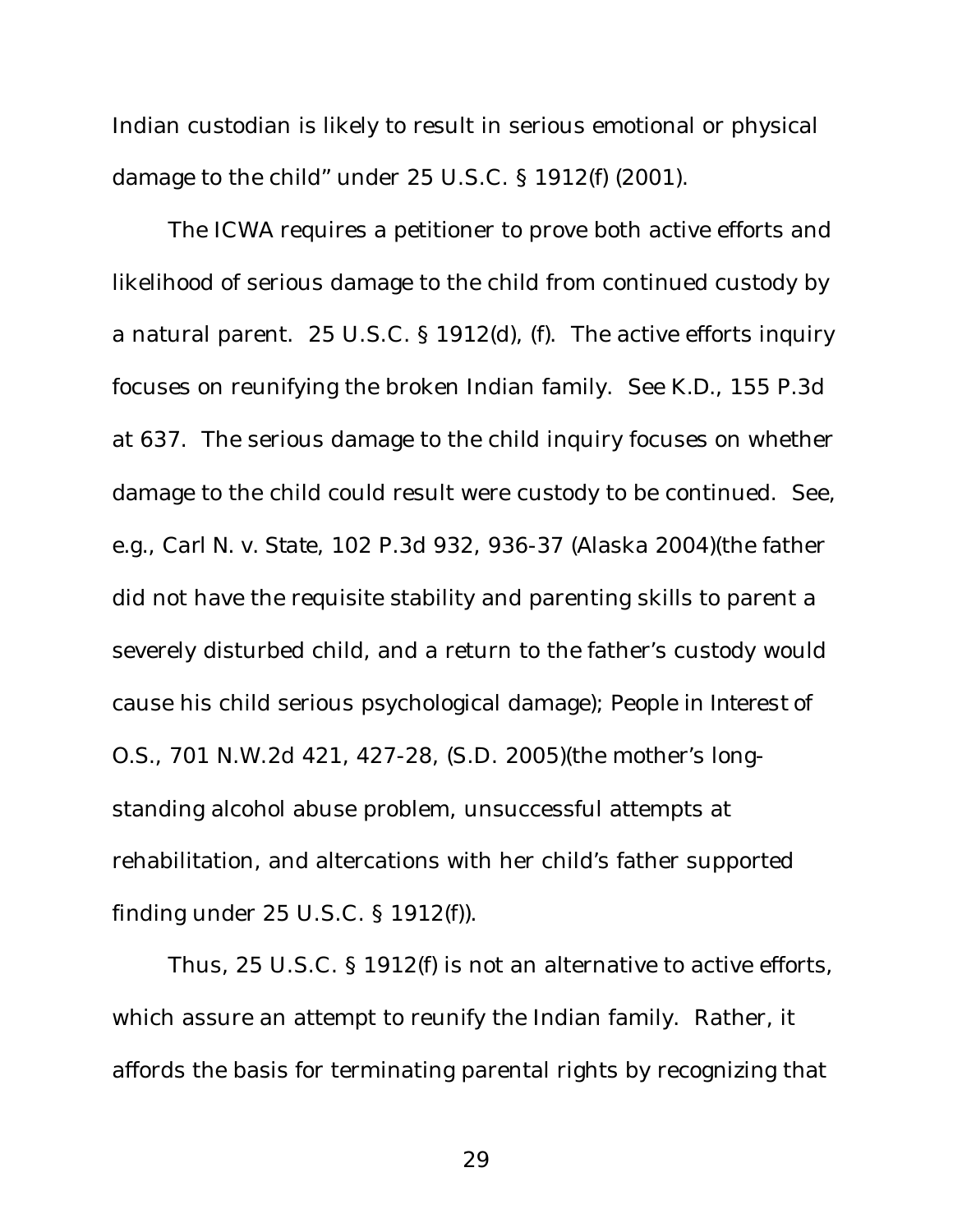the child may be at serious risk if returned to parental custody, notwithstanding prior active efforts to reunify as required by 25 U.S.C. § 1912(d). Because these issues involved different times in the petitioning process, turn on different evidence, and further different purposes, we will not create a judicial exception to the active efforts requirement based on a finding of damage under 25 U.S.C. § 1912(f).

We recognize the anomaly in refusing to terminate parental rights because all of the requirements under the ICWA have not been met where, if this matter were not an ICWA case, state law emphasis on best interests of the child would likely require termination. To the extent that failure to comply with all of the ICWA's requirements may sometimes preclude a termination of parental rights that would occur under Colorado's stepparent adoption statute, Congress deemed such a result necessary to preserve tribal interests. Further, during the allocation of parental rights proceeding here, the child's best interests must be considered. *See* §§ 14-10-123, 14-10-123.4, C.R.S. 2006.

Having identified efforts that stepmother could have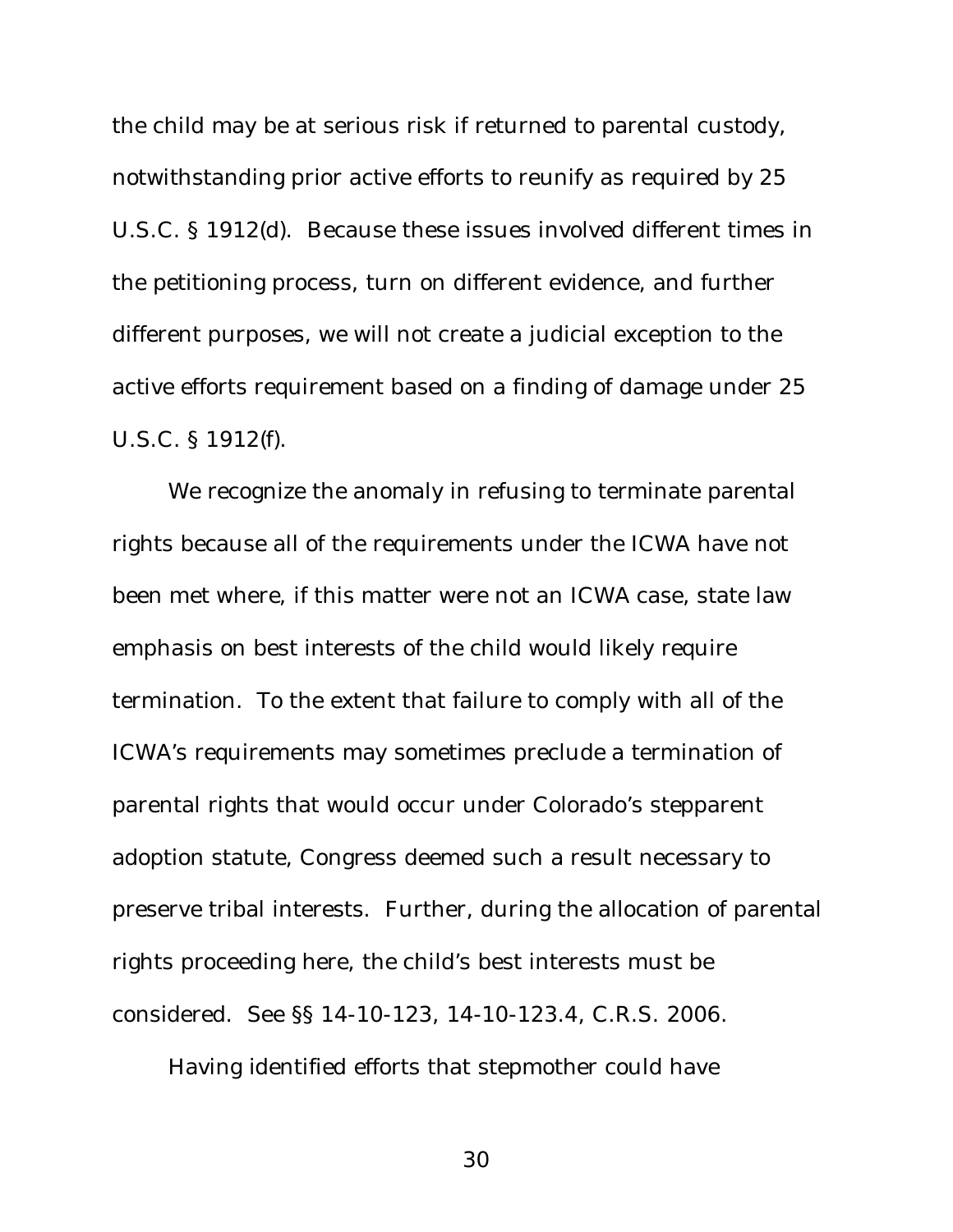undertaken but finding that she made no efforts, the trial court need not have addressed section 1912(f). However, the court's section 1912(f) finding does not absolve stepmother of the consequences of the lack of efforts at reunification. Had stepmother taken the steps the court identified, the child may not have viewed mother as a stranger, which was a factor in the court's conclusion under section 1912(f).

Stepmother notes in her supplemental brief that she filed a post-petition treatment plan, to which mother objected. Before the hearing, the trial court denied her motion to implement a treatment plan. She did not seek an interlocutory appeal of this order under C.A.R. 21, did not argue at the hearing that this motion constituted adequate active efforts under the ICWA, and did not raise the issue in her opening brief. Therefore, we do not consider it. *See Tate v. Colo. Dep't of Revenue*, 155 P.3d at 645 (we do not consider issues not raised in the trial court); *In re Marriage of Smith*, 7 P.3d 1012, 1017 (Colo. App. 1999)(issue raised for the first time in appellant's reply brief will not be considered).

Accordingly, we affirm the trial court's holding that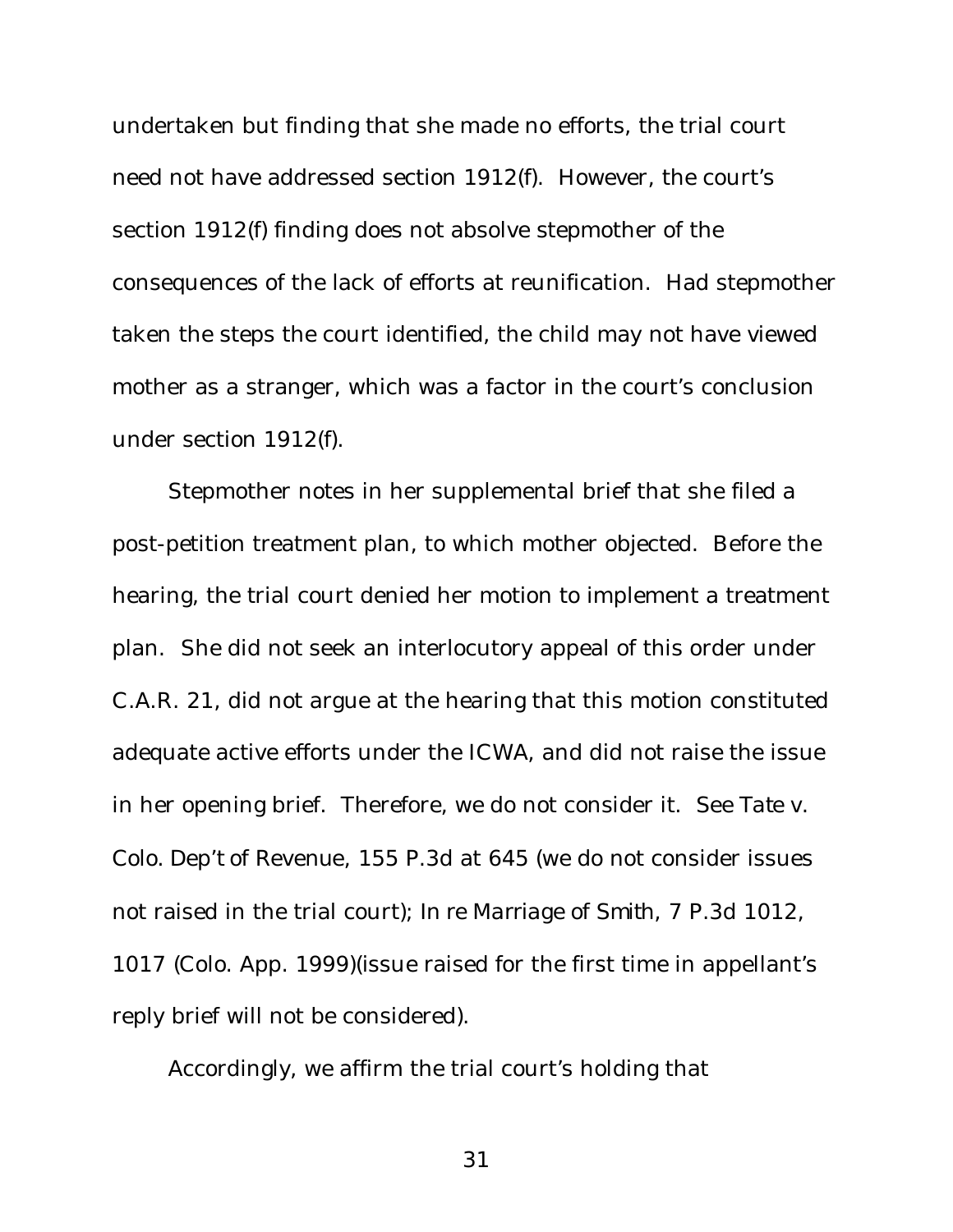stepmother's failure to show active efforts as required by 25 U.S.C. § 1912(d) precludes termination of mother's parental rights through this stepparent adoption.

### VII. Cross-appeal

Once the trial court concluded that stepmother had failed to make active efforts to reunify the Indian family, termination of mother's parental rights through stepmother's petition to adopt the child could not occur under the ICWA. If stepmother brings a new petition under the Colorado stepparent adoption statute, she will again have to prove abandonment or failure to support for the year preceding the filing of that new petition. *In re R.H.N.*, 710 P.2d 482, 487 (Colo. 1985). She would also have to both show that active efforts at reunification were made and prove, beyond a reasonable doubt, that as of the time of the new petition, the child was subject to serious damage from mother's custody under 25 U.S.C. § 1912(f). *Cf*. *In re Matthew Z.*, 80 Cal. App. 4th 545, 555, 95 Cal. Rptr. 2d 343, 350 (2000)(findings under 25 U.S.C. § 1912(f) must be made with current evidence).

Therefore, we need not address mother's argument on cross-